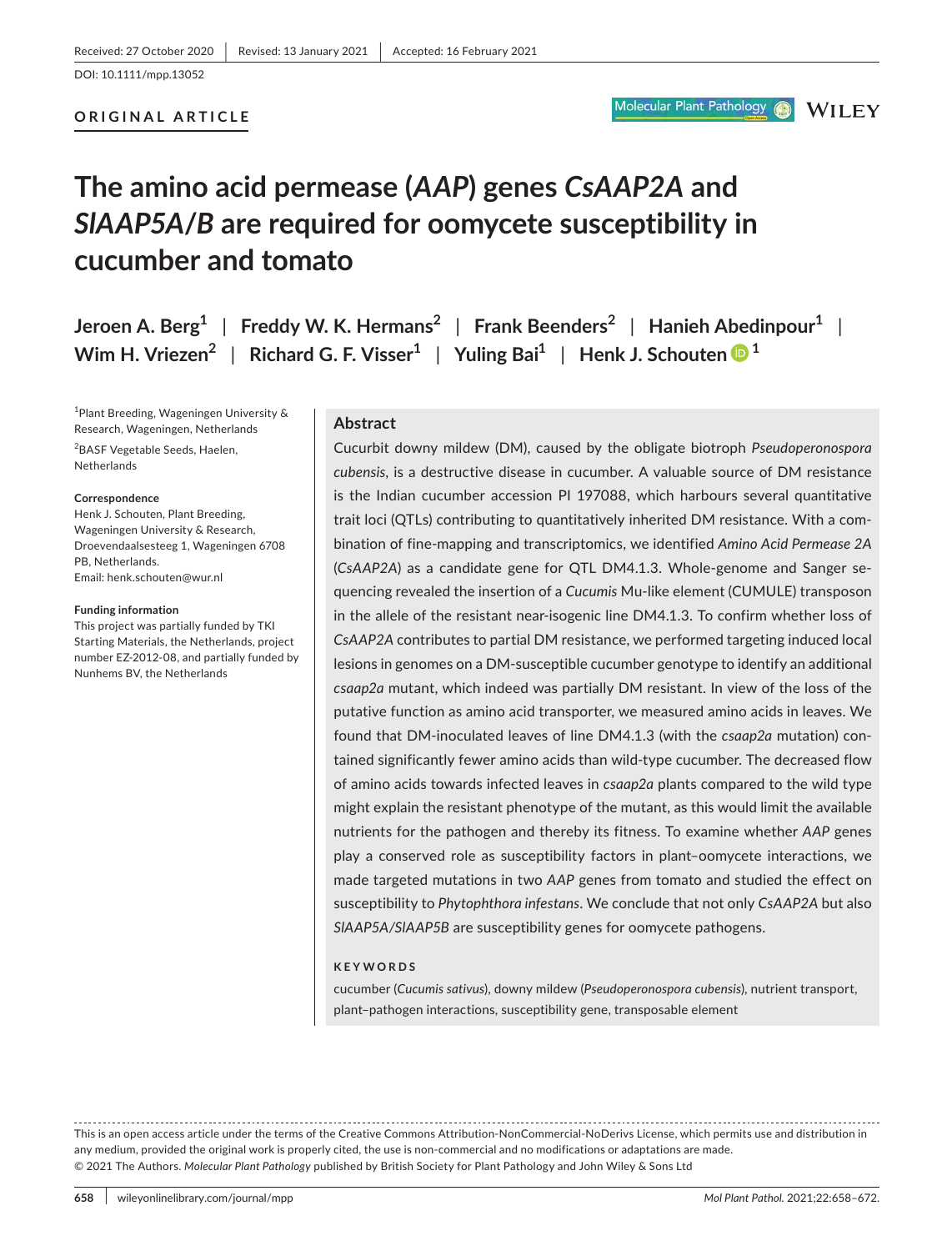### **1** | **INTRODUCTION**

One of the most destructive cucurbit diseases is downy mildew (DM), caused by the obligate biotrophic oomycete *Pseudoperonospora cubensis*. *P. cubensis* can infect over 50 different plant species in the family Cucurbitaceae, including several economically important crops such as melon (*Cucumis melo*), watermelon (*Citrullus lanatus*), and squash (*Cucurbita* spp.), and is especially a limiting factor in cucumber (*Cucumis sativus*) cultivation (Lebeda & Cohen, 2011; Savory et al., 2011).

Cucumber DM is characterized by the appearance of chlorotic lesions on leaves, which appear angular as they are restricted by leaf veins. Brown to black sporulation can be observed on the abaxial side of the lesions. As the disease progresses, lesions become necrotic and multiple lesions will coalesce, leading to wilting and necrosis of the leaf and, eventually, death of the plant (Oerke et al., 2006; Thomas, 1996).

Whereas chemical control by means of fungicide application can play a role in disease management (Urban & Lebeda, 2006), breeding for resistance to DM is the most economic as well as environmentally friendly method to control the disease and prevent DM outbreaks. Modern systematic DM resistance breeding in cucumber started in the 1930s and 1940s, using cvs. Bangalore and Chinese Long as sources of resistance (Jenkins, 1942), eventually leading to the DM-resistant cultivar Palmetto (Criswell et al., 2010). However, the resistance of Palmetto was broken within 2 years after its commercial release (Epps & Barnes, 1952). Hereafter, a new source of resistance was found in the Indian semi-wild cucumber accession PI 197087, characterized by small brown (necrotic) lesions instead of larger yellow (chlorotic) lesions (Barnes & Epps, 1954). DM resistance from PI 197087 was found to be inherited as a single recessive gene, named *p* or *dm-1* (Criswell et al., 2010; van Vliet & Meysing, 1974, 1977), and consequently this gene was introgressed into many cucumber cultivars. DM resistance due to *dm-1* was effective for nearly 50 years (Cohen et al., 2015). Recently, a missense mutation in the gene *CsSGR* (*Staygreen*) was found to be causal for *dm-1* resistance (Wang et al., 2019). Since 2004, however, new virulent strains of *P. cubensis* emerged that have partially overcome *dm-1*-based resistance (Cohen et al., 2015; Holmes et al., 2015), prompting the search for novel sources of DM resistance.

In a large multilocation germplasm screening, wild cucumber accession PI 197088 came up as one of the most resistant genotypes (Call et al., 2012). Interestingly, PI 197088 was originally collected on the same date and location as PI 197087, indicating that the two accessions might be closely related. However, PI 197088 was found to be resistant to post-2004 strains of *P. cubensis* that are virulent on PI 197087. In contrast to PI 197087-based resistance, which is presumably caused by a single recessive gene, several groups discovered that DM resistance in PI 197088 is polygenic, with multiple quantitative trait loci (QTLs) contributing to overall disease resistance. In 2010, Caldwell et al. filed a patent describing three QTLs derived from PI 197088 on chromosomes 2, 4, and 5 in one  $F_3$  and two  $F_5$  mapping populations with three different susceptible parents (Caldwell et al., 2011). Yoshioka et al. mapped seven QTLs on chromosomes 1, 3, and 5 in a collection of 111 recombinant inbred lines (RILs) derived from a cross between the PI 197088 inbred line CS-PMR1 and the intermediate susceptible line Santou (Yoshioka et al., 2014). Li et al. mapped five QTLs on chromosomes 1, 3, 4, and 5 in a set of 183  $F_3$  families originating from a cross between PI 197088 and susceptible parent Changchunmici (Li et al., 2018). Wang et al. identified 11 QTLs on chromosomes 1 to 6 in a set of 148 RILs derived from a cross between PI 197088 and Coolgreen (Wang et al., 2018). Whereas these four groups all found that DM resistance in PI 197088 is polygenic, it is striking that there is no consensus at all on the genetic architecture of DM resistance in PI 197088, as each of the groups reached different conclusions on the number of QTLs and the contributions of the different QTLs on overall DM resistance. However, one or more QTLs on chromosome 5 were usually found to have the largest effect on resistance, often followed by a QTL on chromosome 4. Different mapping outcomes are probably caused by differences in experimental set-up, such as the usage of different susceptible parents, different mapping population structures, different inoculation methods and sources, and different ways of scoring.

Recently, we fine-mapped a QTL from cucumber accession PI 197088 for DM resistance on chromosome 4 (DM4.1), which was previously shown to explain 13.7%–27% of the phenotypic variance in DM resistance (Li et al., 2018; Wang et al., 2018) and is therefore one of the most promising QTLs for DM resistance in PI 197088. By repeated backcrossing using marker-assisted selection (MAS) we obtained near-isogenic lines (NILs), each having small PI 197088-derived introgressions on chromosome 4 in a susceptible background. To our surprise, we found that instead of a single QTL (DM4.1) three individual loci could be distinguished within a 12 Mb interval, which we named DM4.1.1, DM4.1.2, and DM4.1.3. The individual effects of each of these three QTLs on the disease phenotype is markedly different. The first QTL, DM4.1.1, decreased the amount of disease-induced necrosis, or "collapsing", although this effect was not possible to score in the absence of the two other DM resistance QTLs. The second QTL, DM4.1.2, decreased the amount of sporulation of the pathogen. The third QTL, DM4.1.3, had a recessively inherited effect on pathogen-induced chlorosis (yellowing), especially at early time points after inoculation, indicating that it probably slows the growth of the pathogen. The combined effect of the three loci is markedly stronger than the sum of the separate effects of the individual loci (Berg et al., 2020).

In plants, one of the major limiting mineral nutrients is nitrogen, as it is required to produce numerous compounds, including amino acids and nucleotides as well as several hormones. After inorganic nitrogen (in the form of ammonium or nitrate) is taken up by the roots, it is fixated either directly in the roots or, after transportation of nitrate, in leaves, in an energy-requiring process producing amino acids. Amino acids are the major transport form of organic nitrogen. As plants require several transmembrane transport steps for amino acids to flow from source to sink tissues, and additionally different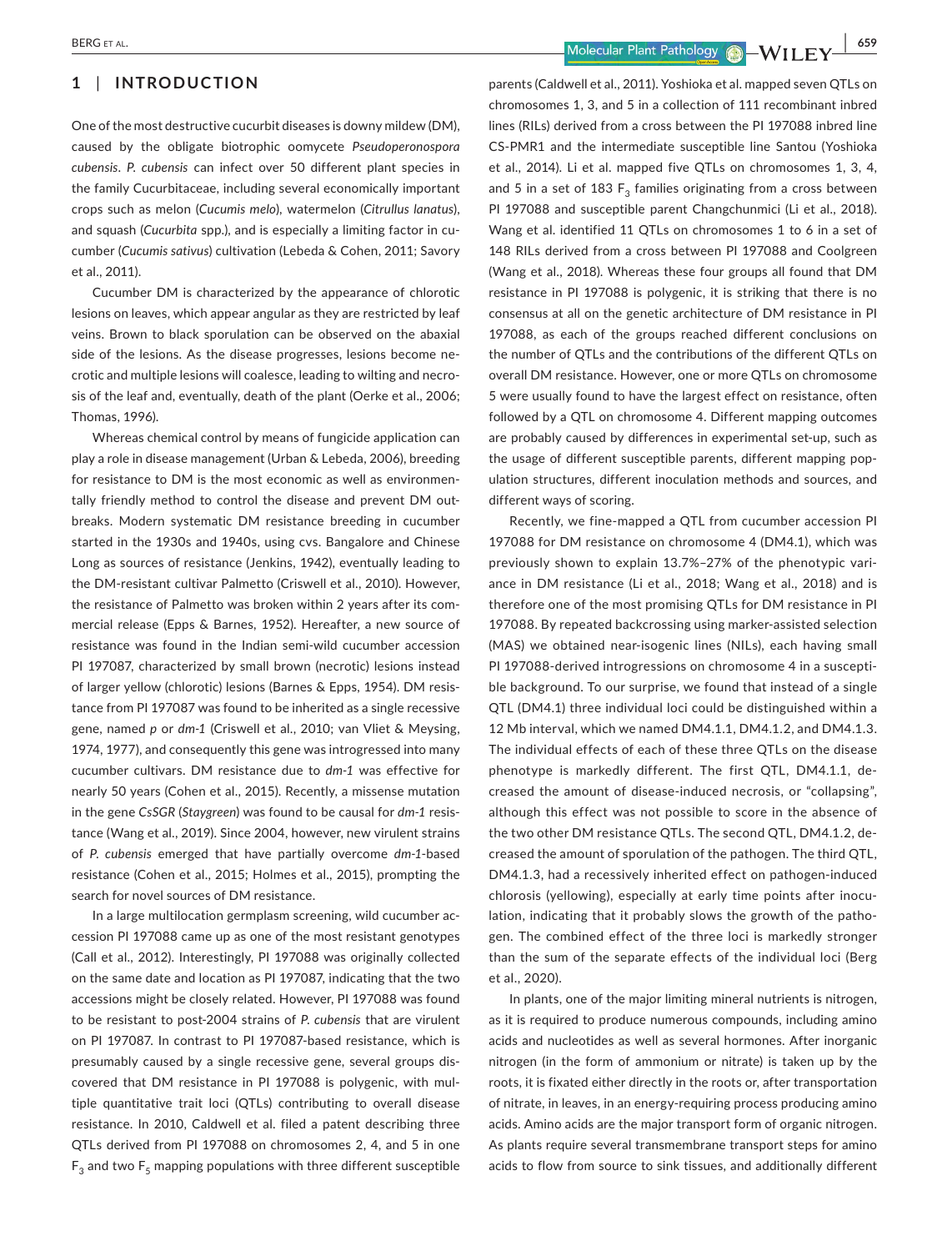**660 WII EV** Molecular Plant Pathology **C BERG ET AL.** 

types of amino acids (e.g., basic, neutral, and acidic) require different specificities of transporters, it is not surprising that plants encode a plethora of amino acid transporter genes, divided over 10 distinct gene families (Tegeder & Rentsch, 2010). One of the most-studied amino acid transporter families is the amino acid permease (AAP) family, which generally transport neutral and acidic amino acids, whereas there are also *AAP* genes transporting basic amino acids (Tegeder & Ward, 2012). The model plant *Arabidopsis thaliana* has eight *AAP* paralogs that are involved in several important steps in amino acid transport, that is, root uptake, phloem loading, xylemto-phloem transfer, and seed loading (Tegeder & Ward, 2012). *AAP* genes were previously found to be transcriptionally up-regulated in roots of *A. thaliana* infected with plant-parasitic nematodes (Hammes et al., 2005), and subsequently it was discovered that mutations in several *AAP* genes contributed to nematode resistance (Elashry et al., 2013; Marella et al., 2013). Although there are no experimental data to prove it, it was postulated that *AAP* genes play a role in the transport of amino acids to nematode feeding sites, and hence that mutations in *AAP* genes limit the availability of amino acids for the parasite, thereby decreasing the nematode's fitness (Marella et al., 2013).

Here, we report that a natural loss-of-susceptibility mutation in a cucumber *Amino Acid Permease* gene (*CsAAP2A*) within the fine-mapped DM4.1.3 locus contributes to quantitatively inherited DM resistance in PI 197088. To examine whether *AAP* genes play a broader role in plant–parasite interactions, we have generated mutant alleles of two tomato *AAP* genes, and found that these mutants were partially resistant to the hemibiotrophic oomycete *Phytophthora infestans*. We thereby establish that *AAP* genes play a conserved role as determinants of susceptibility against multiple parasites.

### **2** | **RESULTS**

### **2.1** | **Fine-mapping and identification of candidate genes for subQTL DM4.1.3 for reduced chlorosis**

We developed a near-isogenic line (NIL DM4.1.3) with partial DM resistance caused by an introgression on chromosome 4 from PI 197088 in the susceptible HS279 background. Initial QTL mapping results delimited subQTL DM4.1.3 to the c.3.6 Mb interval Chr4: 16,876,817– 20,438,834 (Berg et al., 2020). To narrow down this interval, we selected 14 cucumber plants with recombinations within the DM4.1.3 interval from the population used for QTL mapping. These recombinants were selfed to create populations that were tested for DM resistance. Eight of these families were fixed for the resistant allele of subQTL DM4.1.3, characterized by a uniform low level of chlorosis. It should be noted that several of these resistant families were fixed for the susceptible allele at the other subQTLs (DM4.1.1 and DM4.1.3) without consequences on the observed low level of chlorosis, which is in agreement with our previous finding that only subQTL DM4.1.3, and not one of the other subQTLs, is responsible for the antichlorosis

phenotype (Berg et al., 2020). Three other families were fixed for the susceptible allele of subQTL DM4.1.3, characterized by a uniform high level of chlorosis. The remaining three families were segregating. Analysis of these recombinant populations allowed fine-mapping of subQTL DM4.1.3 to the interval Chr4: 18,842,456–19,596,926 (Figure 1), containing 80 predicted genes in the cucumber reference genome (Chinese Long 9930 v. 2).

To identify candidate genes for QTL DM4.1.3, we investigated the expression of the 80 predicted genes within the fine-mapped interval in a previously described RNA-seq data set (Berg et al., 2020), obtained by sequencing RNA isolated from *P. cubensis*-inoculated cucumber leaves of NIL DM4.1.3 and the susceptible recurrent parent HS279. Thirteen genes within the interval were found to be differentially expressed between genotypes NIL DM4.1.3 and HS279 (Data S1). Furthermore, nonsynonymous polymorphisms between the two genotypes in the interval of QTL DM4.1.3 were determined (Data S2).

An *Amino Acid Permease* gene, *CsAAP2A* (gene ID: Csa4M573860), was selected as a promising candidate gene based on the finding that this gene was down-regulated by a factor of 100 in NIL DM4.1.3 compared to HS279, which was highly significant (Benjamini– Hochberg corrected *p* value =  $3.1 \times 10^{-28}$ ).

## **2.2** | **Lack of** *CsAAP2A* **expression is due to the insertion of a CUMULE transposon**

To investigate the reason why *CsAAP2A* was very poorly expressed in NIL DM4.1.3, we resequenced the whole genomes of genotype NIL DM4.1 (an NIL with an introgression spanning subQTL DM4.1.1, DM4.1.2, and DM4.1.3) as well as susceptible parent HS279. The alignment of reads to the reference genome in the genomic locus of *AAP* (Chr4: 18,882,370–18,886,704) was manually inspected (Data S3). Several indications were found of a structural variation in the fourth exon of *CsAAP2A* in genotype NIL DM4.1: double coverage of an 11 bp stretch of the exon, alignment problems of reads at either side of this 11 bp sequence, and flanking reads with mate pairs aligning to different regions of the cucumber reference genome (Data S4). These three observations led us to hypothesize that there might be an insertion of a transposable element at this location in the DM4.1.3 allele of *CsAAP2A*.

To test this hypothesis, PCRs were performed on DNA isolated from resistant donor PI 197088, susceptible recurrent parent HS279, partially DM-resistant NIL DM4.1, and partially resistant NIL DM4.1.3 (Figure 2a,b) using a primer pair flanking exon four of *CsAAP2A* (Figure 2c). Cloning and Sanger sequencing of the resulting PCR products revealed the presence of a 7,688 bp insertion in the resistant genotypes compared to the susceptible HS279 (Figure 2c). This insertion had all the hallmarks of an autonomous CUMULE transposon (Figure 2d), that is, it was flanked by a duplication of 11 bp of *CsAAP2A* (target site duplication, TSD), the first and the last 118 bp of the insert are inverted copies of one another (terminal inverted repeats, TIR) (Data S5), and the insertion contained a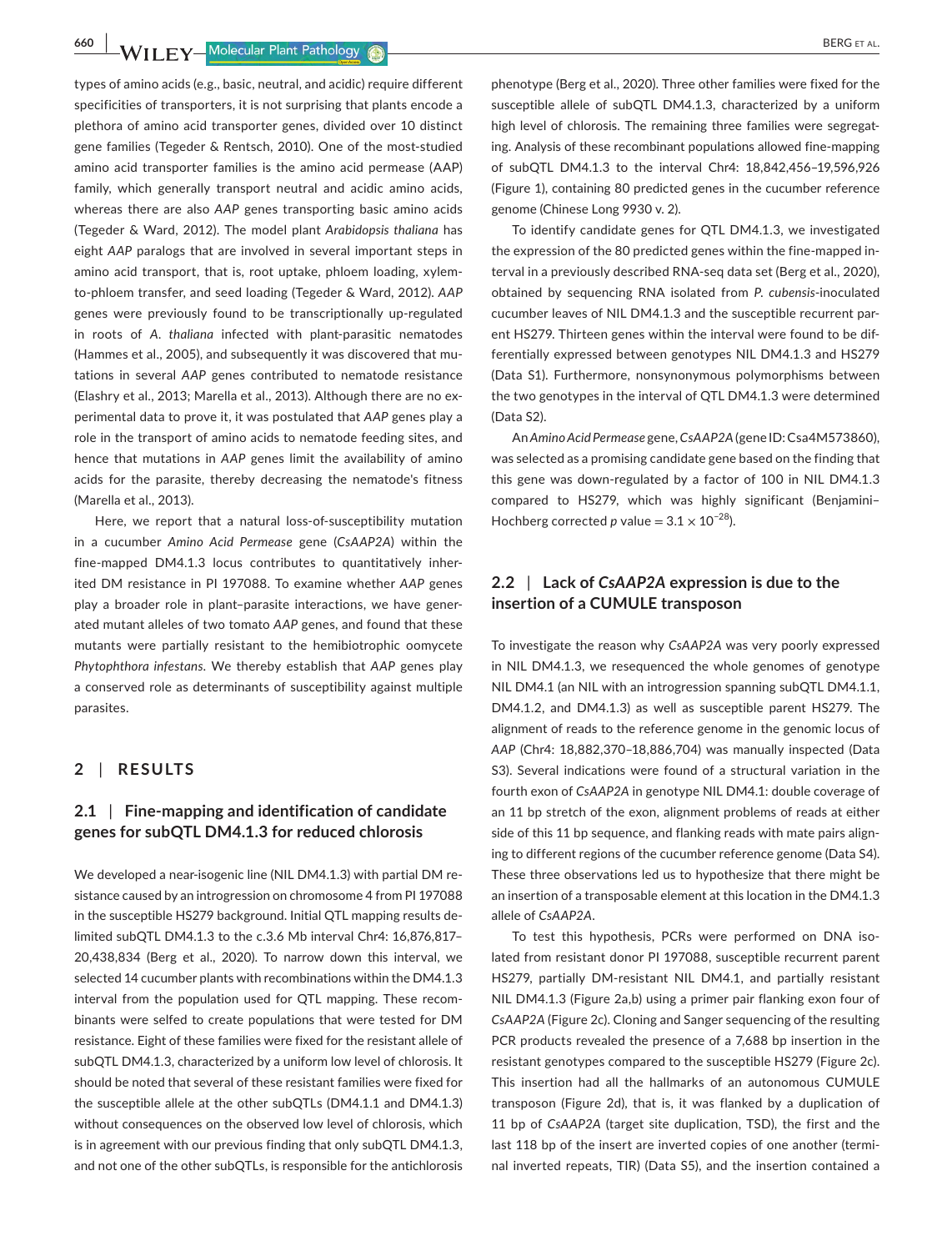

**FIGURE 1** Fine-mapping subQTL DM4.1.3. Screening of individuals derived from the mapping population allowed identification of additional informative recombinants within the DM4.1.3 interval. Bars represent genotypes at marker locations. Black bars indicate the PI 197088 allele, white bars indicate the HS279 allele, grey bars represent heterozygosity. Individuals were self-fertilized to develop populations, which were phenotyped regarding chlorosis

2,206 bp long open reading frame encoding a *MuDRA transposase* gene, with high sequence homology (90% identical nucleotide sequences) to the *MuDRA transposase* characterized by van Leeuwen et al. in the melon CUMULE (*Cucumis* Mutator-Like Element) transposon (van Leeuwen et al., 2007). Furthermore, we identified an additional gene within the insertion consisting of five exons with a cumulative length of 1,599 bp, with homology to *Ubiquitin-like peptidase* genes (*Ulp1*), which was also identified in the melon CUMULE transposon (van Leeuwen et al., 2007). By realigning RNA-Seq reads obtained from NIL DM4.1.3 to the 7,688 bp insertion (Data S6), it was found that, whereas there was no evidence of expression of the *MuDRA* gene, the *Ulp1* gene was found to be abundantly expressed.

The annotated DNA sequence of the CUMULE transposable element was deposited in the GenBank database (MK936607). Data S8 gives nucleotide sequences of both the wild-type and the mutant alleles of *CsAAP2A* on genomic and (predicted) coding sequence level.

A BLASTn search was performed screening nucleotide sequences of the *MuDRA transposase* gene, the *Ulp1* protease gene, and the TIR domains of the newly identified CUMULE transposon as queries against the cucumber reference genome (Chinese Long 9930 v. 2). We identified 67 regions with homology to the *MuDRA* transposase, 61 regions with homology to the *Ulp1*, and 94 regions with homology to the TIR domains, scattered over all seven cucumber chromosomes and often in close proximity to one another (Data S9), indicating that CUMULE transposons are rather common in the cucumber genome.

A recently described script (Berg et al., 2015) was used to perform an in silico search for occurrence of the CUMULE-harbouring allele of *CsAAP2A* in a resequenced core collection of 115 divergent cucumber accessions (Qi et al., 2013); however, we did not find indications for the presence of this allele in any of these 115 accessions. In a search for other polymorphisms in *CsAAP2A* in the 115 cucumber genome data, we identified 36 single nucleotide polymorphisms (SNPs), four of which were predicted to cause changes to the CsAAP2A protein. It was found that accessions with the alternative allele of two of these nonhomologous SNPs generally had lower DM disease indices compared to the average (Data S10).

Whereas the insertion of the CUMULE transposon apparently led to abolishment of *CsAAP2A* expression, we determined the effect of the insertion on the predicted protein sequence (Data S11). We found that the insertion of the transposable element led to truncation of the last 306 amino acid residues out of the total 466, substituting them with 19 other amino acid residues before arriving at an alternative stop codon. This indicates that even residual *CsAAP2A* expression will presumably not encode a functional AAP protein, and the CUMULEcontaining allele of *CsAAP2A* is a bona fide loss-of-function allele.

# **2.3** | **A TILLING mutant in** *CsAAP2A* **gains resistance to** *P. cubensis*

To test whether loss-of-function mutations in *CsAAP2A* indeed contributes to DM resistance, a TILLING (targeting induced local lesions in genomes) population of cucumber was screened for mutations in *CsAAP2A*. In total, seven nonsynonymous mutants were identified (Additional Data S12). The mutant with the most drastic predicted effect on the encoded protein, that is, having a truncation after the first 24 amino acid residues, was chosen for phenotyping. Progeny of a heterozygous plant, segregating for the ethyl methanesulfonate (EMS)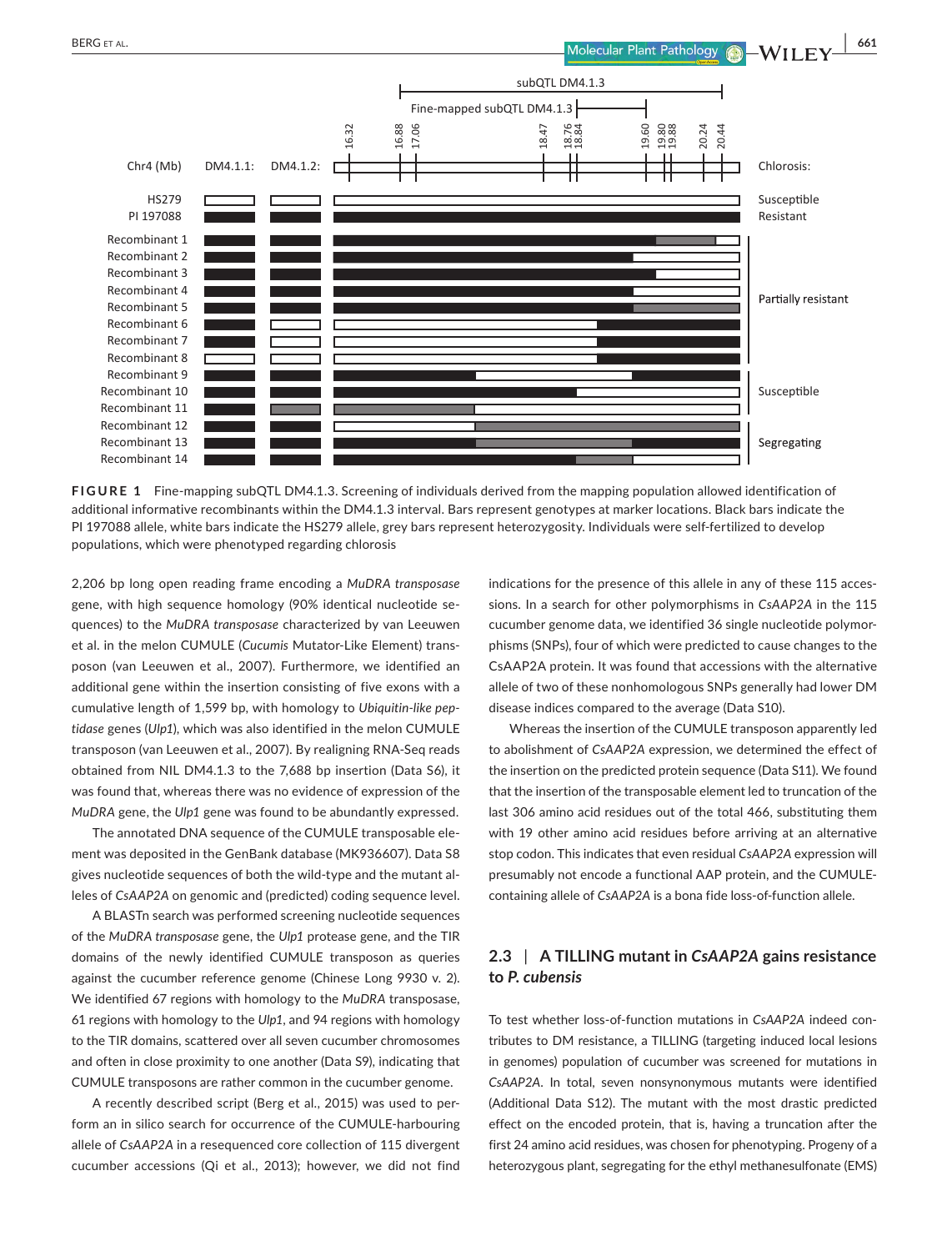

**FIGURE 2** PCR amplification of *AAP* alleles from resistant and susceptible cucumber genotypes led to the identification of a CUMULE transposon. (a) Representative downy mildew (DM) phenotypes of cucumber genotypes PI 197088 (resistant donor), HS279 (susceptible recurrent parent), and partially resistant near-isogenic lines DM4.1 and DM4.1.3 with PI 197088 introgressions in HS279 background, 7 days after spray inoculation with *Pseudoperonospora cubensis*. (b) Representative DM phenotypes of the four genotypes described in (a), 14 days after spray inoculation with *P. cubensis*. (c) DNA isolated from the cucumber genotypes described in (a) was used as a template for PCR with *AAP-*specific primers. Amplified products were analysed with gel electrophoresis. Whereas the product amplified from HS279 DNA gave a band of the expected size (1.5 kb), products amplified from (partially) resistant genotypes resulted in larger (c.8 kb) fragments. (d) The large fragment amplified in (c) was cloned and sequenced, which revealed the presence of a 7,688 bp insertion with hallmarks of a *Cucumis* Mu-like element (CUMULE) in the DM4.1.3 allele of the *AAP* gene. The CUMULE transposon is schematically represented. Repeat regions (TSD, target site duplication; TIR, terminal inverted repeat) are indicated in black. Additional tandem repeat is indicated in white. Putative coding sequences (short expressed ORF, *Ulp1*: *Ubiquitin-like protease 1*, *MudrA: transposase*) are indicated in grey. Elements on the negative strand are indicated in opposite direction, below the black line. The full CUMULE sequence plus annotation has been deposited in GenBank (MN062013)

mutation in *CsAAP2A*, was inoculated with *P. cubensis*, and scored for chlorosis and sporulation at 7 days postinoculation (dpi). It was found that plants homozygous for the mutant *csaap2a* allele were significantly less chlorotic (Kruskal–Wallis test, *p* < .01) compared to siblings that were either heterozygous or wild-type (WT) regarding *CsAAP2A* (Figure 3 and Data S13). With respect to sporulation, there was a trend for *csaap2a* mutant plants to sporulate less than WT or heterozygous siblings, although this difference was not significant (Kruskal–Wallis, *p* = .065) (Data S14). This indicates that loss of *CsAAP2A* indeed confers partial resistance to *P. cubensis*, especially regarding chlorosis, which is in agreement with our previous observation that subQTL DM4.1.3 especially has an effect on pathogen-induced chlorosis and a smaller effect on sporulation (Berg et al., 2020).

# **2.4** | **NIL DM4.1.3 accumulates less amino acids upon** *P***.** *cubensis* **inoculation compared to the susceptible parent HS279**

As we identified an amino acid transporter gene (*CsAAP2A*) as a likely susceptibility gene for QTL DM4.1.3, we hypothesized that impairment of this gene may lead to lower amino acid levels in leaves, thereby reducing the feeding of the pathogen. In view of this hypothesis, we extracted total free amino acids from leaves of eight individual plants of NIL DM4.1.3, as well as from eight individuals of susceptible parent HS279, 7 days after inoculation with *P. cubensis*. For both genotypes, eight mock-inoculated plants were included as controls. Free amino acid concentrations in leaf extracts were quantified using gas chromatography with flame ionization detection (GC-FID) (Figure 4).

Generally, it was found that leaves of both genotypes inoculated with *P. cubensis* had higher amino acid concentrations compared to mock-inoculated leaves. However, in *P. cubensis*-inoculated leaves of genotype NIL DM4.1.3, the concentration of several amino acids was found to be lower than in inoculated leaves of the susceptible parent, indicating that the QTL partially prevents the increase in amino acids. Differences due to genotype, treatment, and the interaction were all found to be statistically significant (two-way multivariate analysis of variance [MANOVA],  $p < .05$ ]. A post hoc test for each of the individual amino acids revealed that for nine out of the 19 quantified amino acids (Ala, Gly, Val, Leu, Ile, Thr, Ser, Pro, Gln) there was a significant genotype  $\times$  treatment interaction ( $p < .05$ ). For five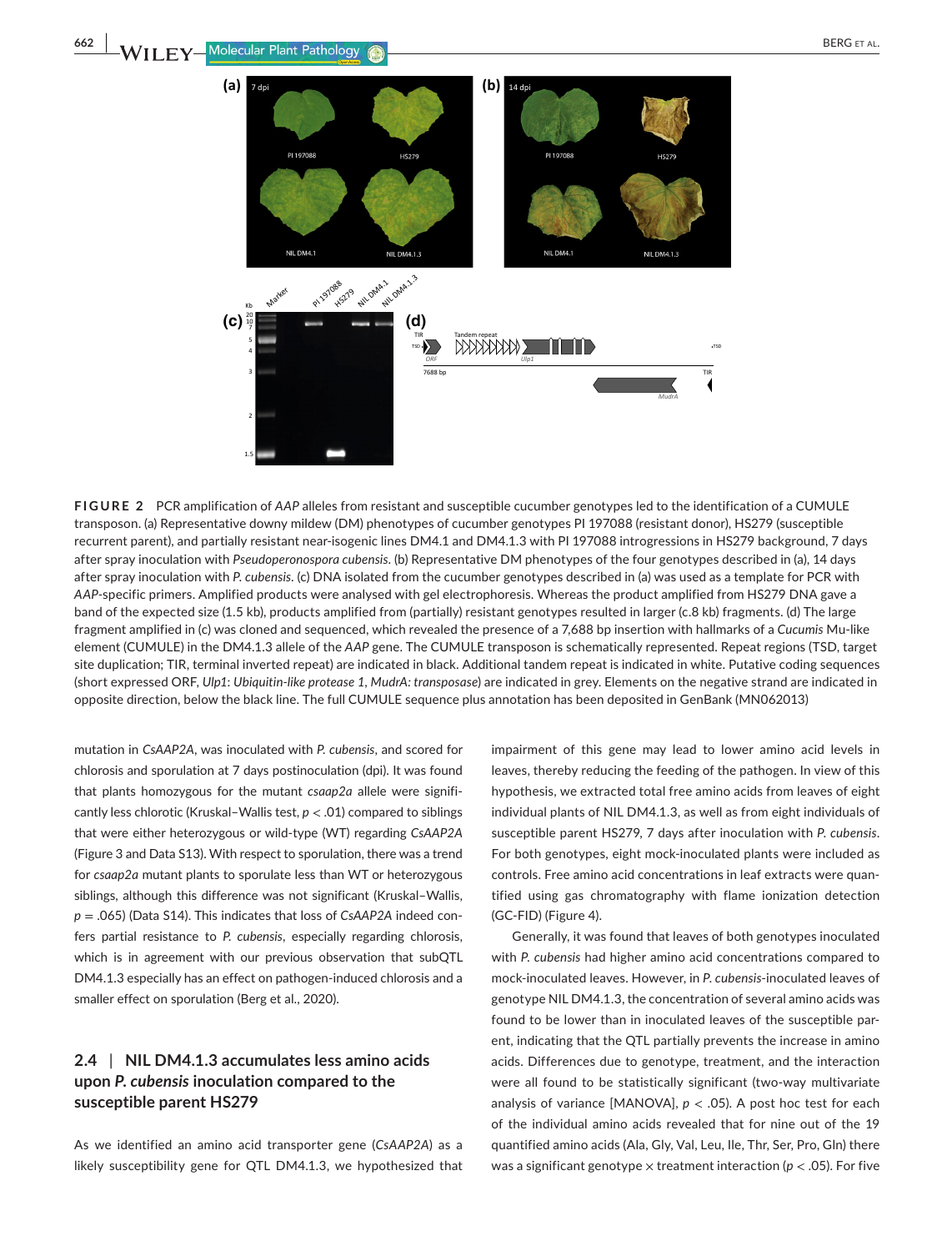

**FIGURE 3** *csaap2a* TILLING mutant is partially resistant to *Pseudoperonospora cubensis*. A *P. cubensis* disease assay was performed on a family segregating for an ethyl methanesulfonate (EMS)-induced mutation in *CsAAP2A* leading to an early stop codon (Data S12), with the non-EMS-treated parental line as an additional control. Hom., homozygous for the mutant *csaap2a* allele; Het., heterozygous; Abs., homozygous for the wild-type *CsAAP2A* allele. Plants were scored for chlorosis at 7 days postinoculation. Bars represent average disease index (DI) phenotype scores on a 1–9 scale, ranging from susceptible to resistant. Error bars represent standard deviation. Bars with different letters are statistically significant from one another (Kruskal–Wallis, *p* < .05)

other amino acids (Asn, Met, Glu, Phe, Trp) there was a significant main effect of the treatment ( $p < .05$ ) but no significant effect of the genotype (*p* > .05). For the remaining five amino acids (Asp, Cys, Lys, His, Tyr), no significant differences in concentration were observed  $(p > .05)$ .

# **2.5** | **Phylogenetic analysis of the** *AAP* **gene family in several plant species**

*AAP* genes form a gene family with multiple copies in all land plant species characterized so far (Tegeder & Ward, 2012). To study the evolutionary relationship amongst *AAP* homologs, we constructed a phylogenetic tree using 93 *AAP* homologs identified in 10 plant species. AAP protein sequences were identified in the genomes of four cucurbit species (cucumber [*Cucumis sativus*], melon [*Cucumis melo*], watermelon [*Citrullus lanatus*], and zucchini [*Cucurbita pepo*]), as well as the noncucurbit eudicots *Arabidopsis thaliana*, barrel clover (*Medicago trunculata*), and tomato (*Solanum lycopersicum*), the monocot rice (*Oryza sativa*), and the lower plants *Selaginella moellendorffii* and *Physcomitrella patens*. Data S15 gives an overview of the identified *AAP* proteins.

In the resulting maximum-likelihood phylogenetic tree (Data S16), the grouping of identified AAP homologs is largely consistent with a previously published phylogeny of *AAP* genes (Tegeder & Ward, 2012), as four clades can be observed that can be subdivided into two subclades each. According to the nomenclature proposed by Tegeder and Ward (2012), newly identified *AAP* gene homologs are named based on their positions in the phylogenetic tree. Our candidate gene Csa4M573860 is therefore referred to as *CsAAP2A*.

 **BERG ET AL. 1998 1999 1999 1999 1999 1999 1999 1999 1999 1999 1999 1999 1999 1999 1999 1999 1999 1999 1999 1999 1999 1999 1999 1999 1999 1999 1999 1999 1999 199** 

Four out of the five cucumber *AAP* genes, including our candidate gene *CsAAP2A*, belong phylogenetically to one single subclade, whereas *CsAAP6* belongs to another subclade. In the phylogenetic tree (Data S16) one melon (*CmAAP2A*) and one watermelon (*ClAAP2A*) ortholog of candidate gene *CsAAP2A* can be identified, but in other plant species no single *CsAAP2A* ortholog can be inferred, indicating separate gene/genome duplications and/or gene deletion events in the evolutionary branches leading to these species.

### **2.6** | **Transcript abundance profiling of cucumber**  *AAP* **genes**

A previously described RNA-Seq data set consisting of gene expression data from a variety of cucumber tissues of reference accession Chinese Long 9930 (Berg et al., 2017) was analysed to study tissuespecific expression patterns of *AAP* genes in cucumber (Figure 5a). It was found that our candidate gene *CsAAP2A*, as well as the highly similar homolog *CsAAP2B*, were abundantly transcribed in stem tissue, at a slightly lower level in root and hypocotyl tissue, and were barely detectable in cotyledons, leaves, flowers, and fruit. In contrast, *CsAAP3A* was highly expressed in leaf tissue, flowers, fruits, and cotyledon tissue, whereas *CsAAP3B* was generally highly expressed compared to the other *CsAAP* genes in all examined tissues and was especially abundant in root tissue. *CsAAP6* had relatively high expression values in hypocotyl, cotyledon, and leaf tissue.

To determine the effects of DM on *AAP* gene expression, cucumber leaves of both genotypes HS279 and NIL DM4.1.3 inoculated with *P. cubensis* or mock-treated leaves were sampled at 1, 3, 5, and 7 days postinoculation (dpi). RNA was isolated and quantitative reverse transcription PCR (RT-qPCR) was performed on cDNA samples using primers specific for each of the *CsAAP* genes (Data S18). In the susceptible genotype HS279, inoculation with *P. cubensis* significantly reduced the expression of the majority of the *AAP* genes, including *CsAAP2A* (Figure 6b). In NIL DM4.1.3, generally the same trends were observed for the majority of the *AAP* genes (Data S17). However, expression of *CsAAP2A* was reduced by 100–1,000-fold compared to HS279 at every time point and in mock-treated as well as *P. cubensis*-inoculated leaves. This is consistent with the RNA-Seq data. Apparently, the CUMULE insertion reduced the expression considerably.

# **2.7** | **CRISPR-Cas9 generated tomato** *aap* **mutants gain partial resistance to** *P. infestans*

To test whether *AAP* genes in other species also contribute to pathogen susceptibility, we chose to disrupt *SlAAP5A* and *SlAAP5B*, the two tomato orthologs of our cucumber candidate gene *CsAAP2A* (Data S16), by means of CRISPR/Cas9 mutagenesis. We designed four guide RNAs targeting two 20 bp regions in each of the two genes (Figure 6a,b). We developed an expression vector containing a *Cas9* gene under control of a constitutive CaMV 35S promoter, and each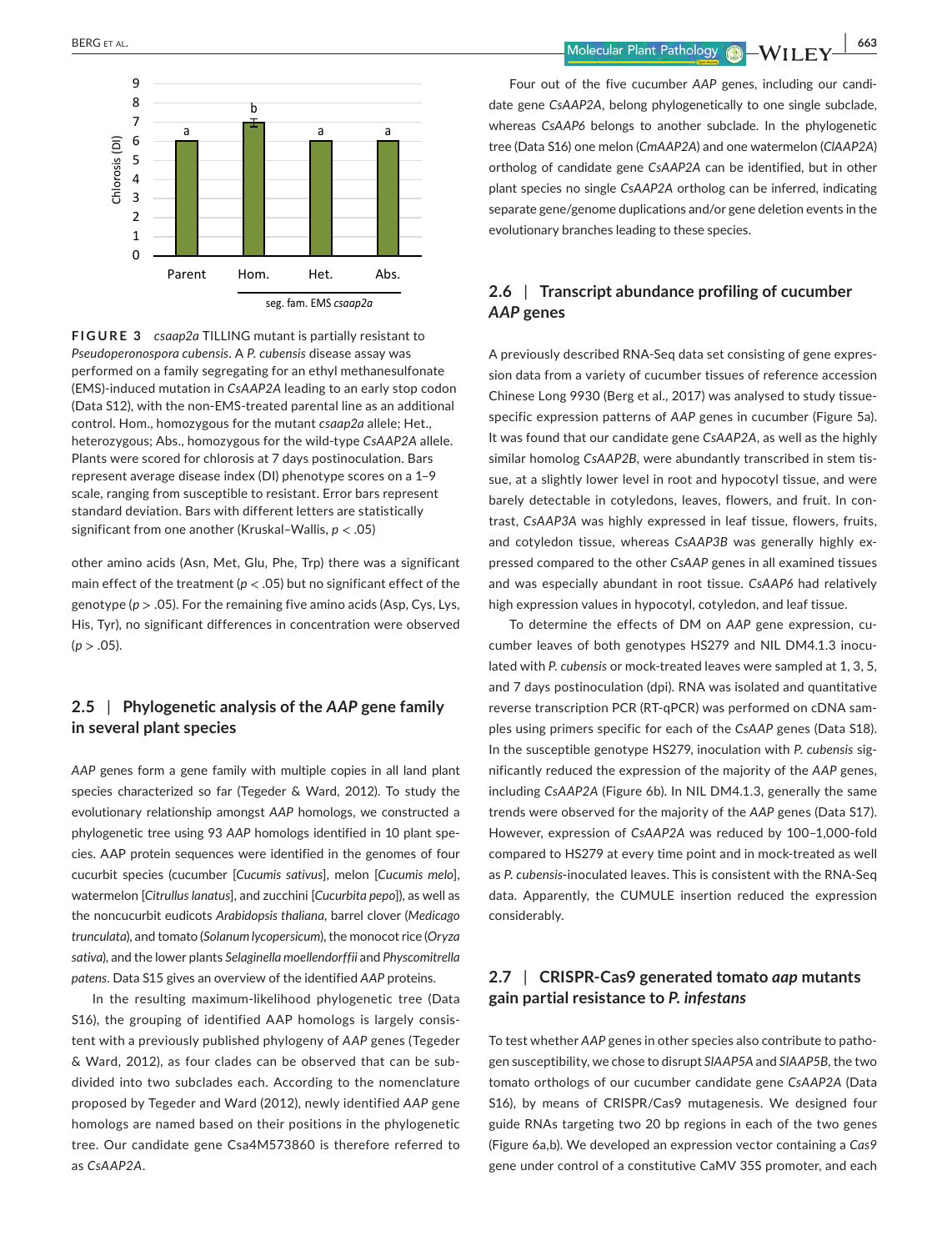

**FIGURE 4** Amino acid profiling of cucumber leaf extracts. Amino acids were extracted from leaves of cucumber genotypes HS279 (downy mildew susceptible) and NIL DM4.1.3 (partially downy mildew resistant), 7 days postinoculation with *Pseudoperonospora cubensis* or mock treatment. Free amino acid concentrations were quantified using gas chromatography with flame ionization detection (GC-FID). Coloured bars indicate the average amino acid concentration per amino acid (in nmol per mg dry weight) in each of the genotype  $\times$ treatment combinations (*n* = 8 in each group). Error bars indicate standard error of the mean. Differences due to genotype, treatment, and the interaction were all found to be statistically significant (two-way multivariate analysis of variance, *p* < .05). Asterisks indicate significant between-subject differences (*p* < .05)

of the four guide RNAs under U6 promoters, and used this construct to generate stable transformants in tomato cv. Moneymaker (MM) background. A total of 21 primary transformants were obtained and screened for mutations in *SlAAP5A* and/or *SlAAP5B* by means of PCR, followed by Sanger sequencing. Three primary transformants, heterozygous for mutations in *SlAAP5A* and/or *SlAAP5B*, were selected for selfing to generate  $T_1$  families. In segregating  $T_1$  families, individuals were screened for homozygous mutations in *SlAAP5A* and/or  $SIAAP5B$ . Four homozygous  $T<sub>1</sub>$  individuals were selected for selfing in order to generate four homozygous  $T_2$  families (families A–D), each with mutations in both *SlAAP5A* and *SlAAP5B* (Data S19). Predicted SlAAP5A protein sequences in families A and B had a five amino acid deletion compared to the reference sequence, whereas in families C and D the predicted protein sequence was truncated with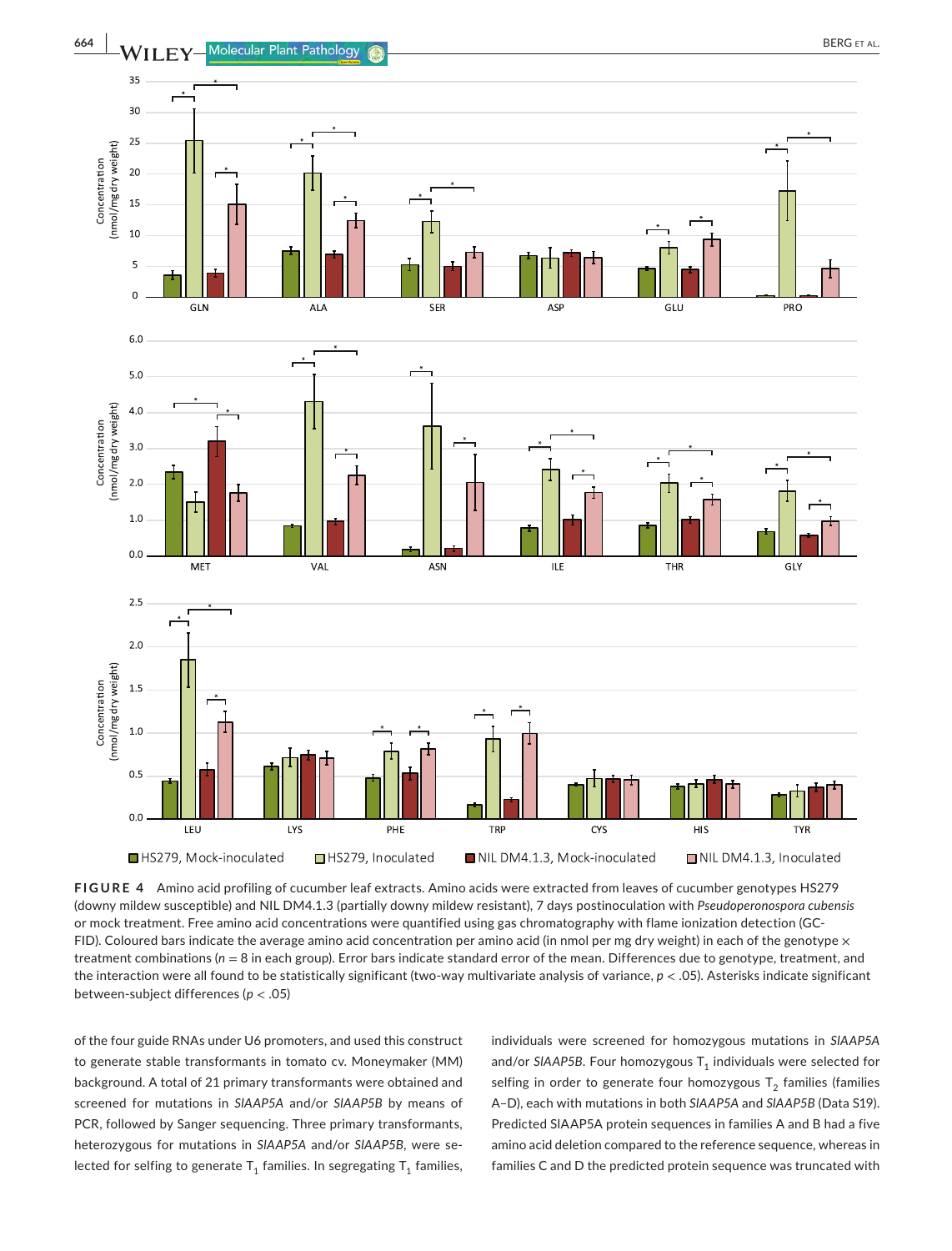

**FIGURE 5** Expression profile of cucumber *AAP* genes in different tissues and in *Pseudoperonospora cubensis*-inoculated leaves. (a) The transcript abundance (in the number of fragments per kilobase of transcript per million mapped reads, FPKM) of cucumber *AAP* genes in different tissues of inbred line Chinese Long 9930. The amount of independent biological replicates per tissue was either one (hypocotyl, stem, and cotyledon), two (root), or three (leaf and fruit). Data from Berg et al. (2017). (b) Relative expression level of cucumber *AAP* genes in leaves of downy mildew-susceptible cucumber genotype HS279 in response to inoculation with *P. cubensis* or mock treatment. Relative transcript abundances at 1, 3, 5, and 7 days postinoculation (dpi) with *P. cubensis* were determined using quantitative reverse transcription PCR. Data were normalized relative to reference gene *TIP41*, and subsequently normalized relative to the average ΔC<sub>t</sub> value of mock-treated plants at 1 dpi for each gene. Relative transcript abundances were calculated as 2−∆∆*C*<sup>t</sup> . Each bar shows the relative expression of three biological replicates on a logarithmic scale. Error bars indicate standard deviation. Asterisks indicate significant differences between mocktreated and inoculated plants (analysis of variance, *p* < .05)

396 amino acids compared to the reference (Figure 6a). Predicted SlAAP5B proteins were truncated in each of the four families, with the last 55 to 180 amino acids truncated compared to the reference sequence (Figure 6b).

Four-week-old seedlings of tomato  $T_2$  families A–D, and their WT background MM, were inoculated with *P. infestans* isolate CA65. At 4 dpi, lesion areas were measured. It was found that average lesion sizes in all four *slaap5a/b* mutant families were significantly smaller compared to WT MM (*p* < .05), indicating (partial) resistance to *P. infestans* (Figure 6c).

### **3** | **DISCUSSION**

# **3.1** | **Loss of** *CsAAP2A* **contributes to partial DM resistance**

We have shown here that a loss-of-function allele of the cucumber amino acid transporter *CsAAP2A* (Csa4M573860) is the most likely candidate gene for the DM4.1.3 locus, contributing to quantitative DM resistance in the Indian cucumber accession PI 197088. The presence of a 7,688 bp insertion corresponding to a Mu-like transposon in the DM4.1.3 allele of *CsAAP2A* presumably silences expression of the gene, for example by changing the methylation status of the gene and/or by posttranscriptional breakdown of aberrant transposon-containing primary transcripts (Lisch & Slotkin, 2011). Even if the DM4.1.3 allele of *CsAAP2A* were expressed (e.g., in other tissues or other circumstances than the *P. cubensis*-inoculated leaves studied here), the integration of a 7,688 bp insertion in the fourth exon of the gene would truncate the protein, removing over twothirds of the amino acid sequence, presumably rendering the remaining protein nonfunctional (Data S11).

In a separate line of evidence, we obtained an additional *csaap2a* mutant in a different genetic background by means of screening a population of cucumber plants derived from EMS-treated seeds for mutations in *CsAAP2A*, a process known as TILLING (McCallum et al., 2000). A TILLING mutant with a premature stop codon in *CsAAP2A* (W25Stop) was indeed partially resistant to *P. cubensis*, compared to siblings without this mutation, heterozygous plants, and the non-EMS-treated background genotype (Figure 3).

Additionally, natural *CsAAP2A* polymorphisms in a collection of 115 resequenced cucumber accessions were identified (Data S10),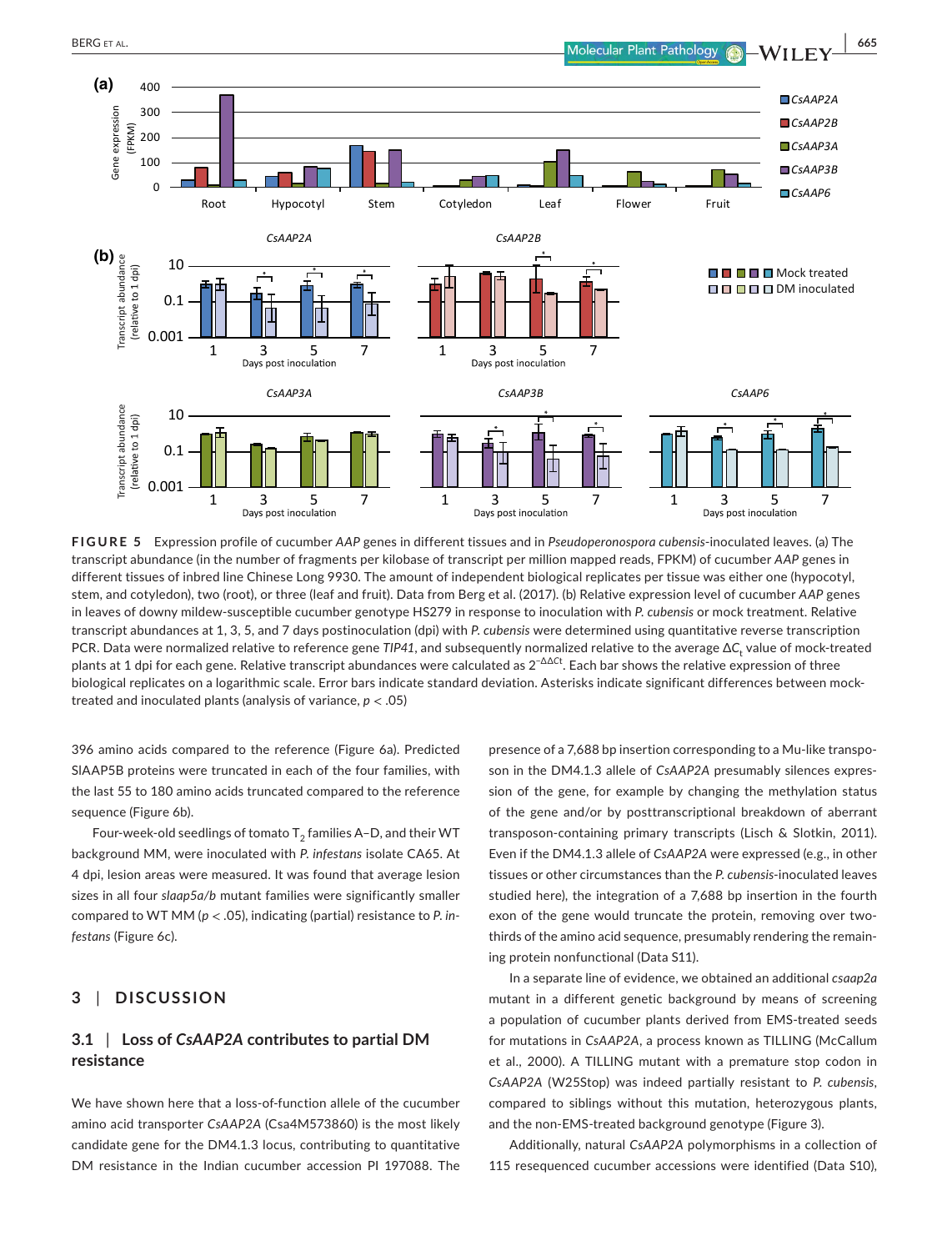

**FIGURE 6** CRISPR-Cas9 mediated mutagenesis of *SlAAP5A* and *SlAAP5B* results in tomato mutants with partial *Phytophthora infestans* resistance. (a, c) Schematic representations of the gene model of the tomato genes *SlAAP5A* (a) and *SlAAP5B* (c). Exons are indicated in grey. 20 bp target sequences for CRISPR-Cas9 mediated genome editing are indicated in red. (b, d) Multiple sequence alignments of the predicted protein sequences of SlAAP5A (b) and SlAAP5B (d) in four homozygous tomato T<sub>2</sub> families with CRISPR-Cas9-induced mutations, compared to the reference protein sequence. Data S20 gives the full sequence alignments. (e) Four tomato  $T_2$ families with mutations in *SlAAP5A* and *SlAAP5B* as indicated in (b) and (d) were tested for susceptibility to *P. infestans* isolate CA56 compared to wild-type control cv. Moneymaker (MM). Lesion areas (in  $mm<sup>2</sup>$ ) were measured at 4 days postinoculation. Each bar represents the average lesion area of 48–63 biological replicates. Error bars indicate the standard error of the mean. Asterisks indicate significant differences compared to the average lesion area of MM (*t* test, *p* < .05)

two of which occurred in (rather) DM-resistant cucumber accessions according to recent data by Liu et al. (2020). However, more data (e.g., by screening  $F<sub>2</sub>$  populations derived from these accessions) would be required to conclude whether or not these polymorphisms contribute to the observed DM resistance in those accessions.

The finding that a loss-of-function mutation in the *CsAAP2A* gene provides (partial) resistance leads to the conclusion that *CsAAP2A* should be considered to be a susceptibility gene (S-gene) for downy mildew. This is in agreement with the recessive inheritance of the resistance from the DM4.1.3 locus. To our knowledge, this is the first example of an effect of mutations in amino acid transporter genes on downy mildew resistance.

# **3.2** | *SlAAP5A* **and** *SlAAP5B* **contribute to** *P. infestans* **susceptibility in tomato**

On identifying *CsAAP2A* as a novel susceptibility gene for DM in cucumber by means of genetic mapping and transcriptomics, we decided to perform functional analysis of the role of *AAP* genes on oomycete susceptibility in another pathosystem, that is, the interaction between tomato and *P. infestans*. We found that mutations in the two closest tomato orthologs of *CsAAP2A*, that is, *SlAAP5A* and *SlAAP5B*, led to increased resistance towards *P. infestans*, indicating that either or both tomato *AAP* genes are susceptibility factors. While mutant families C and D have truncations with most of the SlAAP5A protein missing, mutant families A and B have only a 15 bp (in-frame) deletion in *SlAAP5A*, while showing a similar decrease in average lesion size compared to families C and D, whereas all four families have truncations of *SlAAP5B*, whereby different parts of the C terminal of the protein are missing (Data S20). Although it is tempting to speculate that the gain in resistance is caused by the mutations in *SlAAP5B* rather than *SlAAP5A*, more work is required to study the separate effects of mutations in either gene.

### **3.3** | **Amino acid transporters as broadly conserved susceptibility genes**

Obligate parasitic organisms are by definition fully dependent on their host to provide them with nutrients. Amino acids, as building blocks of proteins and precursors for many secondary metabolites, are an important category of nutrients. It should therefore not be surprising that amino acid transporters play important roles in plant–pathogen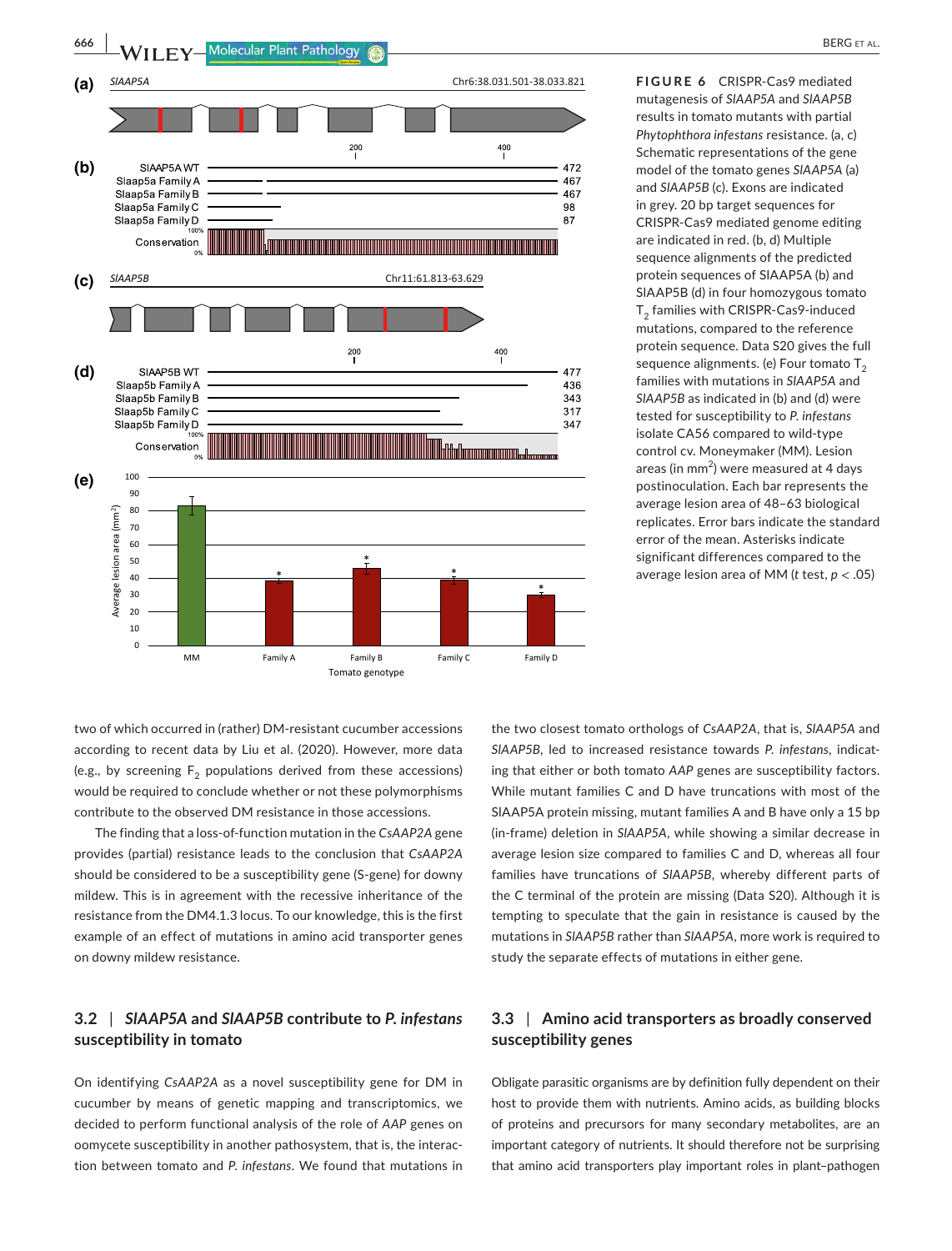interactions. Pathogens are also able to induce host-expressed amino acid transporters, and thus increase the availability of amino acids for the pathogen. This is best documented for sedentary plant-parasitic nematodes, which induce the formation of highly specialized feeding structures (termed giant cells for root-knot nematodes or syncytia for cyst nematodes) in plant roots from which they acquire nutrients. In roots containing these feeding structures, many host-encoded amino acid transporter genes are transcriptionally up-regulated (Elashry et al., 2013; Hammes et al., 2005, 2006). Triggered by these findings two groups studied the interaction of nematodes with *Arabidopsis aap* mutants and found that reproduction of cyst nematodes is significantly reduced in *Ataap1*, *Ataap2*, and *Ataap6* T-DNA knock-out mutants (Elashry et al., 2013), whereas reproduction of root-knot nematodes is reduced in *Ataap3* and *Ataap6* T-DNA knock-out mutants (Marella et al., 2013). Another example of an amino acid transporter that plays an important role in plant–parasite interactions is the *Arabidopsis LHT1* gene, the expression of which is induced by infection with the bacterium *Pseudomonas syringae* as well as the fungi *Erysiphe cichoracearum* (causal agent of powdery mildew) and *Colletotrichum higginsianum* (causal agent of anthracnose). *lht1*-knock-out mutants were found to be less susceptible to all three diseases (Liu et al., 2010).

Several amino acid transporter genes, most notably in the *AAP* and *LHT* families, have now been shown to be susceptibility genes against various pathogens, including nematodes (Elashry et al., 2013; Marella et al., 2013), bacteria, and fungi (Liu et al., 2010) in *Arabidopsis* as well as the oomycetes *P. cubensis* in cucumber and *P. infestans* in tomato (this research), demonstrating the fact that amino acid transport is important for many unrelated pathogens in several unrelated plant species. In the investigated cases so far, loss-of-function mutations in single amino acid transporter genes were found to confer partial resistance. As plants have a multitude of amino acid transporter genes (e.g., at least 67 genes in *Arabidopsis thaliana*; Rentsch et al., 2007) with partially overlapping substrate specificity and expression profiles, it is to be expected that with regards to their role as S-genes there is functional redundancy between amino acid transporter genes.

# **3.4** | **DM resistance in cucumber due to** *CsAAP2A* **mutations is caused by perturbing pathogen-induced amino acid loading of infected leaves**

Obligate biotrophic pathogens rely on their host to provide them with amino acids, therefore they are dependent on host-encoded transporters to transfer amino acids from source tissues to infected cells. Key players in long- distance transport of amino acids are members of the *AAP* gene family. The *Arabidopsis* gene *AAP2*, which is expressed along the vasculature, is involved in xylemto-phloem transport of amino acids. Mutations in *AAP2* lead to disturbed source-to-sink transport of amino acids, and therefore to 26%–52% lower amino acid concentrations in sink tissues such as developing leaves and siliques compared to WT plants (Zhang et al., 2010).

 **BERG ET AL. 1999 CONSIDERS ET AL. 1999 CONSIDERS CONSIDERS CONSIDERS CONSIDERS CONSIDERS CONSIDERS CONSIDERS CONSIDERS CONSIDERS CONSIDERS CONSIDERS CONSIDERS CONSIDERS CONSIDERS CON** 

As we study a loss-of-function allele of a cucumber ortholog of *AAP2* as a candidate gene contributing to downy mildew resistance, we were triggered to examine the effect of this mutation on amino acid concentrations, in the presence as well as in the absence of the pathogen. Our results (Figure 4) suggest that the pathogen manipulates the plant to increase amino acid transport towards infected leaves, thereby creating an artificial sink. In contrast, Liu et al. showed that *Arabidopsis* plants inoculated with the powdery mildew-causing fungus *Erysiphe cichoracearum* had lower concentrations of several amino acids, especially glutamine, compared to mock-inoculated controls (Liu et al., 2010). Apparently, *E. cichoracearum* is not able to facilitate amino acid transport towards infected tissue, but rather depletes the existing amino acid pool.

Furthermore, our results showed that *CsAAP2A* is involved in amino acid loading of infected leaves, and consequently a loss-offunction mutation leads to decreased amino acid transport, because in inoculated plants the observed increase in amino acids was generally lower in plants with the mutant *CsAAP2A* allele compared to WT plants (Figure 4). The spectrum of amino acids for which we found significant differences in concentration between both genotypes after inoculation encompassed nine neutral, nonaromatic amino acids, consistent with the previously found specificity of AAP transporters in *Arabidopsis* (Rentsch et al., 2007).

# **4** | **EXPERIMENTAL PROCEDURES**

#### **4.1** | **Plant materials and growing conditions**

Plant introduction line PI 197088, highly resistant to DM caused by *P. cubensis* (Call et al., 2012), was originally collected in Assam, India on 16 April 1951 and is maintained by the United States National Plant Germplasm System (NPGS). Breeding line HS279 is a pickling type cucumber, susceptible to DM, with good horticultural characteristics. From a cross between these genotypes,  $F_3BC_3S_3$  mapping populations were developed using HS279 as recurrent parent. NILs DM4.1 and DM4.1.3 were derived from  $F_3BC_3S_3$  individuals with PI 197088-derived introgressions on chromosome 4 corresponding to the interval Chr4: 11,479,953–20,438,834 and Chr4: 18,469,868–23,424,119, respectively. TILLING was performed on a homozygous breeding line, susceptible to *P. cubensis*, previously described in Berg et al. (2015).

Tomato cv. Moneymaker was used as a susceptible control for experiments with *P. infestans*, and as background genotype to perform genome editing to create tomato *aap* mutants, described below.

Plants were grown in climate chambers with temperatures of 22 °C (day) and 17 °C (night), with a 16/8 hr day/night cycle, and a relative humidity of 80%.

#### **4.2** | **Inoculum maintenance and disease tests**

An isolate of *P. cubensis* obtained from an infected cucumber field in Haelen, the Netherlands, was maintained on fully expanded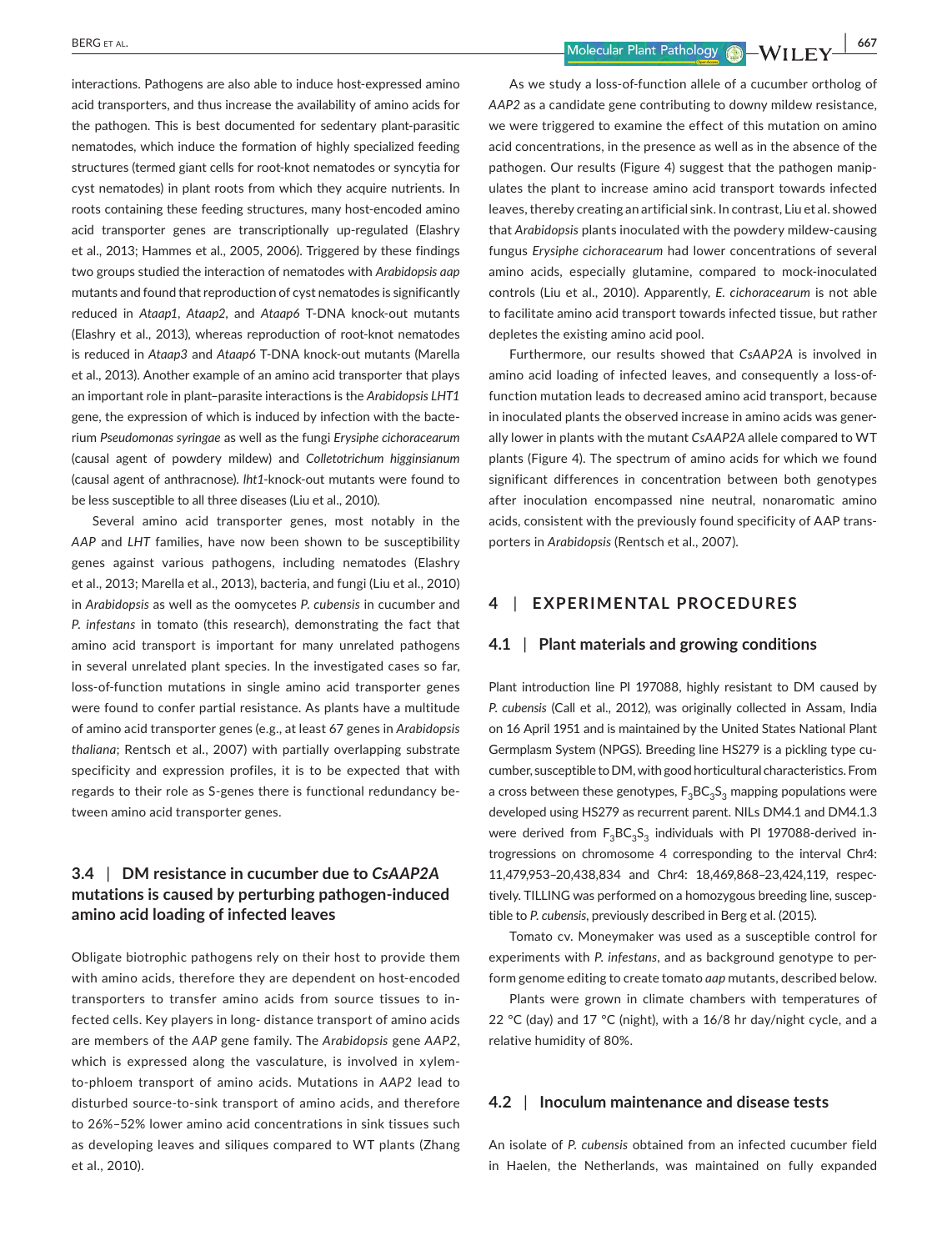**668 | WII EV Molecular Plant Pathology (C)** 

cucumber leaves, healthy in appearance before inoculation. Detached leaves were kept in closed boxes containing water-soaked paper towels and inoculated with a spore suspension developed as described below. Boxes containing inoculated cucumber leaves were kept in a climate chamber under 18 °C (day) and 15 °C (night), with a 16/8 hr day/night cycle for 10 days. Heavily infected detached leaves were preserved at −20 °C as inoculum source for <6 months. Spore suspensions were produced by washing spores from frozen infected leaves using tap water and filtering through cheesecloth. The spore concentration was measured using a haemocytometer and adjusted to  $10^4$  spores/ml.

Cucumber plants for *P. cubensis* disease tests were grown in plastic tents, which were closed the day before inoculation to ensure a high relative humidity. Both sides of cucumber leaves were sprayed with spore suspension prepared as described above. After inoculation, plants were left in darkness at 18/15 °C (day/night) for 24 hr in closed plastic tents. Starting from 7 dpi, yellowing (chlorosis), sporulation, and collapsing (necrosis) of leaves were assessed by eye on a 1–9 scale, 9 being fully resistant and 1 being fully susceptible.

*P. infestans* isolate CA56 was maintained on rye sucrose agar plates. Prior to inoculation, zoospores were washed from plates with sterile Milli-Q water and filtered through Miracloth. Zoospore concentrations were scored using a haemocytometer and diluted to  $10^5$ zoospores/ml with sterile Milli-Q water. Abaxial sides of tomato leaflets were inoculated with 10 μl droplets of inoculum using a repeater pipette. Plants were placed in closed plastic tents prior to inoculation and during the infection to ensure a high relative humidity. Lesions were measured at 4 dpi using an electronic caliper: the longest diameter of the lesion was measured  $(d_1)$ , as well as the perpendicular diameter (*d*<sub>2</sub>). Total lesion area was then calculated as  $\frac{1}{4} \times \pi \times d_1 \times d_2$ .

### **4.3** | **Identification and sequencing of CUMULE transposon**

DNA was isolated from cucumber leaf samples originating from genotypes PI 197088, HS279, NIL DM4.1, and NIL DM4.1.3 using a CTAB protocol (Healey et al., 2014). PCR was performed on the isolated DNA samples using primers AAP-clon-TE-F and AAP-clon-TE-R as specified in Data S18. In each PCR, 5 μl of template DNA, 2.5 μl of each primer, 1 μl of dNTP, 10 μl of Phusion HF buffer, 28.5 μl of Milli-Q water, and 0.5 μl of Phusion high-fidelity polymerase (Thermo Fisher Scientific) were mixed. Cycling conditions were: 30 s initial denaturation at 98 °C, followed by 30 cycles of 10 s denaturation at 98 °C, 20 s annealing at 60 °C, and 3 min 30 s extension at 72 °C, followed by a final incubation of 7 min at 72 °C. PCR products were visualized with GelRed staining and analysed by agarose gel electrophoresis. PCR products were cloned using the Zero Blunt TOPO PCR Cloning Kit (Thermo Fisher Scientific) according to the manufacturer's instructions and transformed to electrocompetent *Escherichia coli* DH5α cells. The presence of the insert was checked by using primer pairs AAP-clon-TE-F plus

AAP-colPCR-R1 and AAP-colPCR-F2 plus AAP-colPCR-R2 (Data S18) on 1 μl of bacterial culture in a 10 μl DreamTaq DNA polymerase (Thermo Fisher Scientific) PCR according to the manufacturer's instructions. Twelve individual *E. coli* cultures with confirmed AAP-TE inserts were grown in liquid Luria Bertani broth culture and plasmids were recovered using the Qiaprep spin miniprep kit (Qiagen). Plasmids were sent for Sanger sequencing (GATC Biotech, Germany), first using primers AAP-clon-TE-F and AAPclon-TE-R, subsequently using primers designed based on the previous sequencing runs. Data S18 gives an overview of the 57 designed sequencing primers. Obtained reads were trimmed and aligned to one another using CLC Genomics Workbench v. 11. A consensus sequence was built based on majority rule.

For annotation, previously described RNA-Seq reads of NIL DM4.1.3 were aligned to the consensus transposable element sequence using TopHat v. 2.1.1 (Kim et al., 2013). The alignment of RNA-Seq reads to the transposable element sequence was manually checked using IGV v. 2.3.32 (Robinson et al., 2011). Alignment of repetitive regions and prediction of open reading frames (ORFs) was done using CLC Genomics Workbench v. 11. BLASTn and BLASTp searches of ORFs and translated ORFs were performed at the NCBI BLAST server.

To check for the occurrence of similar transposable elements in the cucumber reference genome, BLASTn searches with annotated regions of the transposable element sequence were performed against the cucumber reference genome, Chinese Long 9930 v. 2.

# **4.4** | **Analysis of genome-wide association study data regarding** *CsAAP2A*

To check for occurrence of the CUMULE insertion at the *CsAAP2A* locus in cucumber germplasm, reads of the resequencing project of 115 cucumber accessions by Qi et al. (2013) were downloaded from the NCBI short read archive, accession SRA056480. By a simple BASH script, total reads were screened for the presence of 30 bp sequences comprising (a) the last 15 bp of *CsAAP2A* before the transposable element insertion and the first 15 bp of the transposable element insertion, in forward (5′-CCAAAAGACATG GGAAATTGACAAAAATAGG-3′) or reverse (5′-CCTATTTTTGTC AATTTCCCATGTCTTTTGG-3′) orientation; (b) the last 15 bp of the transposable element insertion and the first 15 bp of *CsAAP2A* after the transposable element insertion, in forward (5′-GGCCTA TTTTTGTGAATTCCCCAAAAGACAT-3′) or reverse (5′-ATGTCT TTTGGGGAATTCACAAAAATAGGCC-3′) orientation; and (c) the 30 bp of *CsAAP2A* surrounding the transposable element insertion site, without transposable element sequence, in forward (5′- CCCATTCATGATGTCTTTTGGAGTTGTGGAA-3′) or reverse (5′-TT CCACAACTCCAAAAGACATCATGAATGGG-3′) orientation.

The number of detected reads per accession for each of these six sequences was stored as a tabular file. The genotype of the accessions was determined to be homozygous transposable elementallele, homozygous WT-allele, or heterozygous.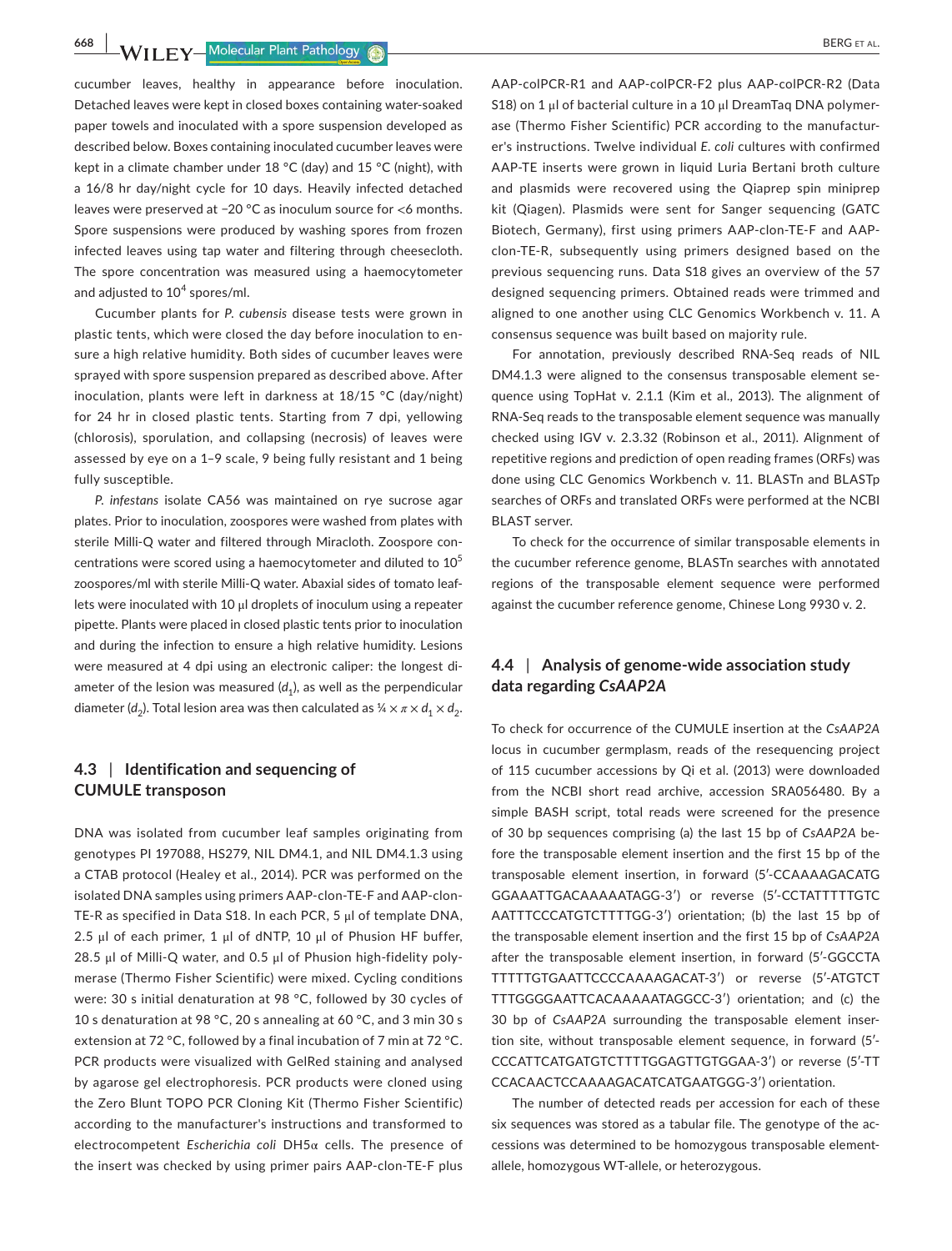Total detected SNPs in the 115 resequenced accessions were obtained from Qi et al. (2013) and manually filtered for the locus containing *CsAAP2A*. Effects of SNPs on the encoded CsAAP2A protein were predicted using SNPeff software (Cingolani et al., 2012). Data on DM susceptibility of the 115 cucumber accessions were downloaded from Liu et al. (2020).

# **4.5** | **Amino acid profiling of** *P. cubensis* **inoculated cucumber plants**

For amino acid profiling, 16-day-old cucumber plants of genotypes NIL DM4.1.3 and HS279 were inoculated with *P. cubensis* as described above or a mock treatment consisting of spraying the leaves with tap water instead of spore suspension. Inoculated leaves (8 dpi) were sampled and directly frozen in liquid nitrogen. Frozen leaves were ground in liquid nitrogen and c.100–200 mg aliquots were taken for amino acid extraction. Total amino acids were extracted in 750 μl of 80% ethanol at 50 °C in an ultrasonic bath for 30 min. Samples were centrifuged, the supernatants were collected, and a second extraction was performed similarly as described above on the pellet, after which both supernatants per sample were pooled. Solvent was removed by freeze-drying, after which extracts were resuspended in 100 μl of 80% ethanol.

Free amino acids in amino acid extracts were cleaned and derivatized using the EZ:faast GC/FID kit (Phenomenex). Derivatized samples were injected on an Agilent Technologies 7890A GC system with an FID detector using an Agilent Technologies 7683B series injector. Agilent Chemstation software was used to call peaks in the resulting chromatograms and to determine the peak area per amino acid.

#### **4.6** | **Phylogenetic analysis**

Protein sequences annotated as *AAP* genes in the *A. thaliana* genome were obtained from the Arabidopsis Information Resource (TAIR) on [www.arabidopsis.org](http://www.arabidopsis.org) (accessed on 22 February 2019). The eight *Arabidopsis* AAP proteins (AtAAP1–AtAAP8) were used as queries for BLASTp searches against reference genomes of *Medicago trunculata* (Mt4.0 v. 1) (Tang et al., 2014), *Oryza sativa* (v. 7\_JGI) (Ouyang et al., 2007), *Physcomitrella patens* (v. 3.3) (Jenkins et al., 2018), *Selaginella moellendorffii* (v. 1.0) (Banks et al., 2011), *Solanum lycopersicum* (ITAG2.40) (Tomato Genome Consortium, 2012), *Cucumis sativus* (Chinese Long 9930 v. 2) (Huang et al., 2009), *Cucumis melo* (cv. DHL92 v. 3.5.1) (Garcia-Mas et al., 2012), *Citrullus lanatus* subsp. *vulgaris* (cv. 97103 v. 1.0) (Guo et al., 2013), and *Cucurbita pepo* subsp. *pepo* (Zucchini v. 4.1) (Montero-Pau et al., 2018). Identified BLASTp hits (with e-value <1E−10) were reciprocally used as queries against the *A. thaliana* (TAIR10) genome (Berardini et al., 2015) to select genes for which the best hit was an *Arabidopsis AAP* gene. The resulting list was manually curated to concatenate short predicted genes with

subsequent gene identifiers (as they were most likely gene prediction errors), split a very long predicted gene, and remove remaining short (<300 amino acids) genes. Protein sequences were aligned to one another using CLC Genomics Workbench v. 11 using standard parameters. A maximum-likelihood phylogeny was determined using CLC Genomics Workbench v. 11 using standard settings and 1,000 bootstrap replicates.

# **4.7** | **Expression analysis of** *AAP* **genes in cucumber using RT-qPCR**

For expression analysis, plants of genotypes HS279 and NIL DM4.1.3 were inoculated with *P. cubensis* as described above or mock treated. At 1, 3, 5, and 7 dpi, leaf samples were taken of three individual plants per genotype/treatment and immediately frozen in liquid nitrogen. RNA isolation, cDNA synthesis, and RT-qPCR were performed as previously described (Berg et al., 2015). For quantification of *AAP* expression, we used the primer sequences as described in Data S18. Primer pairs specific for the cucumber reference gene *TIP4*1, as described by Warzybok and Migocka (2013), were used for normalization of expression. Two technical replicates were taken for each sample/gene combination. C<sub>t</sub> values per sample were normalized by subtracting the geometric mean of the  $C_{\text{t}}$  values for *TIP41*, giving  $\Delta C_{\text{t}}$ .  $\Delta C_{\text{t}}$  values were subsequently normalized by subtracting the average  $\Delta C_{\mathrm{t}}$  value for each gene in mock-inoculated HS279 plants at 1 dpi, giving ΔΔC<sub>t</sub>. Averages and standard deviations of ΔΔC<sub>t</sub> values were calculated over three biological replicates. Normality of ΔΔC<sub>t</sub> distributions was tested using Shapiro-Wilk tests ( $p > .05$ ). Differences in ΔΔC<sub>+</sub> value between time points were analysed with two-way analysis of variance (ANOVA) tests. Homogeneity of variances were tested using Levene's test. If ANOVA tests showed a significant (*p* < .05)  $t$ reatment  $\times$  time point interaction effect, one-way ANOVA tests were carried out to test for significance of simple main effects of treatment per time point (*p* < .05). All statistical analyses were performed using SPSS v. 23 software (IBM). Relative transcript abundances were calculated as 2−ΔΔ*C*<sup>t</sup> for plotting.

### **4.8** | **Genome editing of tomato by CRISPR-***Cas9*

Guide sequences of 20 bp aimed at knocking out *SlAAP5A* and/ or *SlAAP5B* were designed using the web-tool Cas-Designer (Park et al., 2015). Two guide sequences were selected per gene. Forward primers containing the four desired 20 bp target sequences, preceded by *Bsa*I restriction sites at the 5′ end, were ordered at Macrogen Europe B.V. (Data S18). Together with primer gRNA-R (Data S18), single-guide RNAs (sgRNAs) containing the desired 20 bp target sequence were amplified by PCR from plasmid pICH86966::AtU6p::sgRNA\_PDS. pICH86966::AtU6p::sgRNA\_PDS was a gift from Sophien Kamoun (Addgene plasmid # 46,966) and is described in Nekrasov et al. (2013).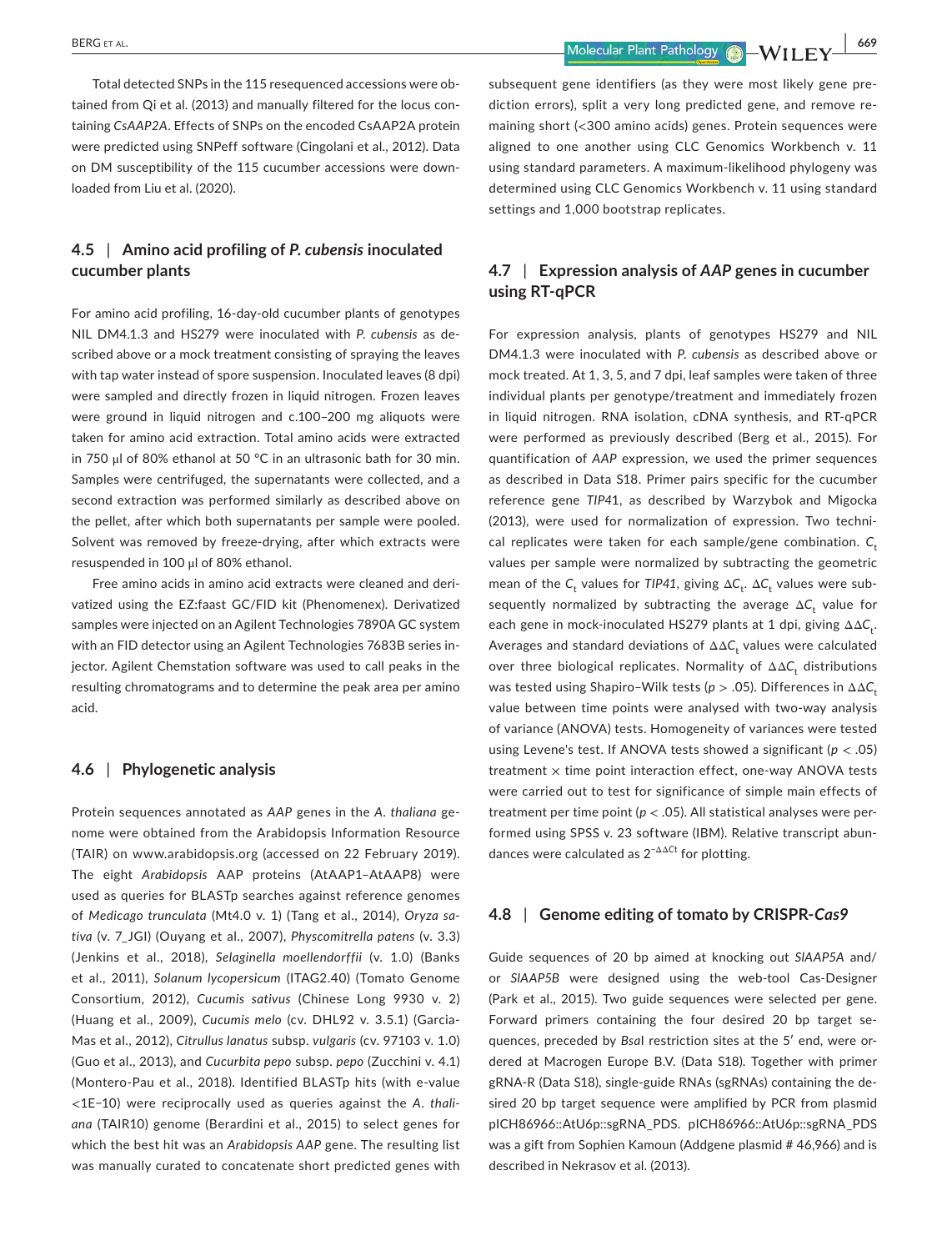**670 <b>A IM II EV Molecular Plant Pathology BLACE AL. BERG ET AL. BERG ET AL.** 

Using a Golden Gate cloning strategy employing restriction enzyme *Bsa*I described in Werner et al. (2012), the four sgRNAs were cloned into plasmids pICH47751, pICH47761, pICH47772, or pICH47781, respectively. In a subsequent Golden Gate cloning reaction employing restriction enzyme *Bpi*I, the four sgRNA plasmids were combined with the *Cas9* gene in plasmid pICH47742::35Sp::Cas9- NOST, using pICH47732::Nosp::NPT2-OCST as in planta selectable marker, and with linker plasmid pICH41822 into binary vector pAGM4723. The abovementioned plasmids belong to the MoClo Toolkit, which was a gift from Sylvestre Marillonnet (Addgene kit # 1,000,000,044) and are described in Werner et al. (2012).

pAGM4723::Cas9::sgRNA\_SlAAP5A/B was transformed to electrocompetent cells of *Agrobacterium tumefaciens* AGL1-virG by electroporation. Cotyledon explants of tomato cv. Moneymaker were transformed as previously described Berg et al. (2017). A total of 21 tomato transformants were obtained, which were screened for mutations in *SlAAP5A* by PCR with primers SlAAP5A-MutScr-F and SlAAP5A-MutScr-R followed by Sanger sequencing using both primers, and similarly for mutations in *SlAAP5B* with primers SlAAP5B-MutScr-F and SlAAP5B-MutScr-R (Data S18). Sanger sequencing reads were visually inspected to identify plants with putative (heterozygous and/or biallelic) mutations in either target gene.

Putative mutants were selfed in order to generate segregating  $T_1$ families. Individuals in  $T_1$  families were again screened for mutations in *SIAAP5A* and *SIAAP5B* as described above. Four T<sub>1</sub> individuals with homozygous mutations in both target genes, derived from two primary transformants, were selected for selfing to develop fixated  $T<sub>2</sub>$ families.

#### **ACKNOWLEDGEMENTS**

We gratefully acknowledge TKI Starting Materials for funding this research, project number EZ-2012-08. Furthermore, we are thankful to Gerard Bijsterbosch for assistance during sequencing of the CUMULE transposon as well as assistance in performing the *P. infestans* assay, and to Annemarie Dechesne for assistance and recommendations during gas chromatography experiments.

#### **CONFLICT OF INTEREST**

The authors declare that they have no competing interests.

#### **AUTHORS' CONTRIBUTIONS**

F.W.K.H. and W.H.F. developed plant materials and (fine)mapped the DM 4.1.3 locus. H.A. performed the RT-qPCR experiment. J.A.B. designed, performed, and analysed the rest of the experiments, with valuable suggestions by H.J.S. and Y.B. J.A.B. drafted the manuscript. W.H.V., R.G.F.V., Y.B., and H.J.S. gave critical feedback on the draft manuscript. All authors read and approved the manuscript.

#### **DATA AVAILABILITY STATEMENT**

The RNA-Seq data set analysed in this manuscript was submitted to the NCBI Sequence Read Archive (SRA) at [https://www.ncbi.nlm.](https://www.ncbi.nlm.nih.gov/sra)

[nih.gov/sra](https://www.ncbi.nlm.nih.gov/sra) under accession number [PRJNA544259](info:x-wiley/peptideatlas/PRJNA544259). All other data generated or analysed during this study are included in this published article and its additional data files.

#### **ORCID**

*Henk J. Schoute[n](https://orcid.org/0000-0003-4495-1951)* <https://orcid.org/0000-0003-4495-1951>

#### **REFERENCES**

- Anders, S., Pyl, P.T. & Huber, W. (2015) HTSeq—a Python framework to work with high-throughput sequencing data. *Bioinformatics*, 31, 166– 169. <https://doi.org/10.1093/bioinformatics/btu638>
- Banks, J.A., Nishiyama, T., Hasebe, M., Bowman, J.L., Gribskov, M., de-Pamphilis, C. et al. (2011) The *Selaginella* genome identifies genetic changes associated with the evolution of vascular plants. *Science*, 332, 960–963. <https://doi.org/10.1126/science.1203810>
- Barnes, W. & Epps, W. (1954) An unreported type of resistance to cucumber downy mildew. *Plant Disease Reporter*, 38, 620.
- Berardini, T.Z., Reiser, L., Li, D., Mezheritsky, Y., Muller, R., Strait, E. et al. (2015) The Arabidopsis information resource: Making and mining the "gold standard" annotated reference plant genome. *Genesis*, 53, 474– 485. <https://doi.org/10.1002/dvg.22877>
- Berg, J.A., Appiano, M., Bijsterbosch, G., Visser, R.G.F., Schouten, H.J. & Bai, Y. (2017) Functional characterization of cucumber (*Cucumis sativus* L.) Clade V *MLO* genes. *BMC Plant Biology*, 17, 80. [https://doi.](https://doi.org/10.1186/s12870-017-1029-z) [org/10.1186/s12870-017-1029-z](https://doi.org/10.1186/s12870-017-1029-z)
- Berg, J.A., Appiano, M., Santillán Martínez, M., Hermans, F.W.K., Vriezen, W.H., Visser, R.G.F. et al. (2015) A transposable element insertion in the susceptibility gene *CsaMLO8* results in hypocotyl resistance to powdery mildew in cucumber. *BMC Plant Biology*, 15, 243. [https://](https://doi.org/10.1186/s12870-015-0635-x) [doi.org/10.1186/s12870-015-0635-x](https://doi.org/10.1186/s12870-015-0635-x)
- Berg, J.A., Hermans, F.W., Beenders, F., Lou, L., Vriezen, W.H., Visser, R.G. et al. (2020) Analysis of QTL DM4.1 for downy mildew resistance in cucumber reveals multiple subQTL: A novel RLK as candidate gene for the most important subQTL. *Frontiers in Plant Science*, 11, 569876.<https://doi.org/10.3389/fpls.2020.569876>
- Caldwell, D., Chan, E., de Vries, J., Joobeur, T., King, J., Reina, A., et al. (2011). *Methods and compositions for identifying downy mildew resistant cucumber plants*. Patent EP-2491147-A1. Filed 22 October 2010.
- Call, A.D., Criswell, A.D., Wehner, T.C., Klosinska, U. & Kozik, E.U. (2012) Screening cucumber for resistance to downy mildew caused by *Pseudoperonospora cubensis* (Berk. and Curt.) Rostov. *Crop Science*, 52, 577–592.<https://doi.org/10.2135/cropsci2011.06.0296>
- Cingolani, P., Platts, A., Wang, L.L., Coon, M., Nguyen, T., Wang, L. et al. (2012) A program for annotating and predicting the effects of single nucleotide polymorphisms, SnpEff: SNPs in the genome of *Drosophila melanogaster* strain w1118; iso-2; iso-3. *Fly*, 6, 80–92. [https://doi.](https://doi.org/10.4161/fly.19695) [org/10.4161/fly.19695](https://doi.org/10.4161/fly.19695)
- Cohen, Y., Van den Langenberg, K.M., Wehner, T.C., Ojiambo, P.S., Hausbeck, M., Quesada-Ocampo, L.M. et al. (2015) Resurgence of *Pseudoperonospora cubensis*: The causal agent of cucurbit downy mildew. *Phytopathology*, 105, 998–1012. [https://doi.org/10.1094/](https://doi.org/10.1094/PHYTO-11-14-0334-FI) [PHYTO-11-14-0334-FI](https://doi.org/10.1094/PHYTO-11-14-0334-FI)
- Criswell, A.D., Call, A.D. & Wehner, T.C. (2010) Genetic control of downy mildew resistance in cucumber—a review. *Cucurbit Genetics Cooperative*, 33–34, 13–16.
- Elashry, A., Okumoto, S., Siddique, S., Koch, W., Kreil, D.P. & Bohlmann, H. (2013) The *AAP* gene family for amino acid permeases contributes to development of the cyst nematode *Heterodera schachtii* in roots of *Arabidopsis*. *Plant Physiology and Biochemistry*, 70, 379–386. [https://](https://doi.org/10.1016/j.plaphy.2013.05.016) [doi.org/10.1016/j.plaphy.2013.05.016](https://doi.org/10.1016/j.plaphy.2013.05.016)
- Epps, W. & Barnes, W. (1952) The increased susceptibility of the palmetto cucumber to downy mildew in South Carolina. *Plant Disease Reporter*, 36, 14–15.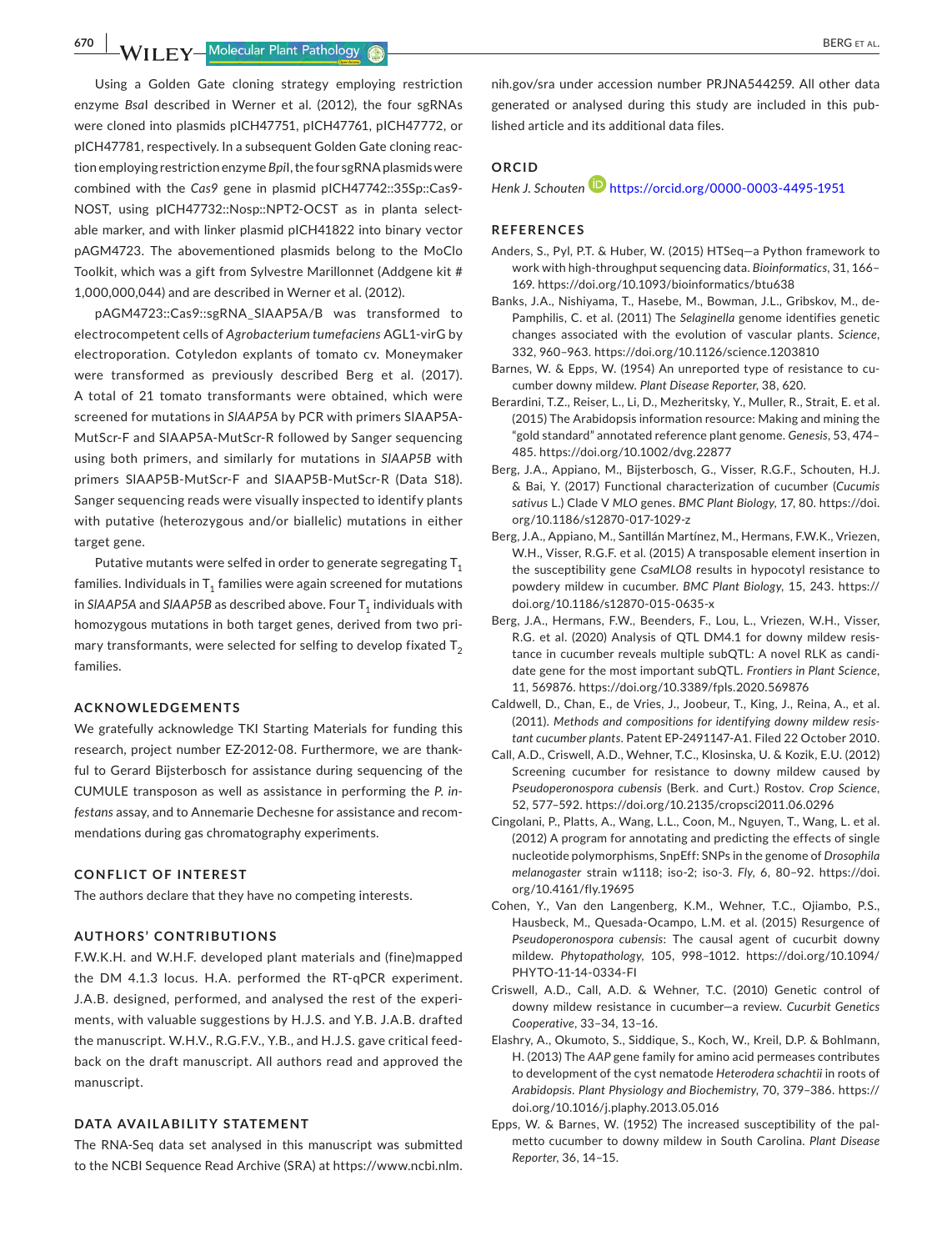**BERG ET AL.** 671

- Garcia-Mas, J., Benjak, A., Sanseverino, W., Bourgeois, M., Mir, G., Gonzalez, V.M. et al. (2012). The genome of melon (*Cucumis melo* L.). *Proceedings of the National Academy of Sciences of the United States of America*, 109, 11872–11877. [https://doi.org/10.1073/pnas.12054](https://doi.org/10.1073/pnas.1205415109) [15109](https://doi.org/10.1073/pnas.1205415109)
- Guo, S., Zhang, J., Sun, H., Salse, J., Lucas, W.J., Zhang, H. et al. (2013) The draft genome of watermelon (*Citrullus lanatus*) and resequencing of 20 diverse accessions. *Nature Genetics*, 45, 51–58. [https://doi.](https://doi.org/10.1038/ng.2470) [org/10.1038/ng.2470](https://doi.org/10.1038/ng.2470)
- Hammes, U.Z., Nielsen, E., Honaas, L.A., Taylor, C.G. & Schachtman, D.P. (2006) AtCAT6, a sink-tissue-localized transporter for essential amino acids in *Arabidopsis*. *The Plant Journal*, 48, 414–426. [https://](https://doi.org/10.1111/j.1365-313X.2006.02880.x) [doi.org/10.1111/j.1365-313X.2006.02880.x](https://doi.org/10.1111/j.1365-313X.2006.02880.x)
- Hammes, U.Z., Schachtman, D.P., Berg, R.H., Nielsen, E., Koch, W., McIntyre, L.M. et al. (2005) Nematode-induced changes of transporter gene expression in *Arabidopsis* roots. *Molecular Plant-Microbe Interactions*, 18, 1247–1257. <https://doi.org/10.1094/MPMI-18-1247>
- Healey, A., Furtado, A., Cooper, T. & Henry, R.J. (2014) Protocol: A simple method for extracting next-generation sequencing quality genomic DNA from recalcitrant plant species. *Plant Methods*, 10, 21.[–https://](https://doi.org/10.1186/1746-4811-10-21) [doi.org/10.1186/1746-4811-10-21](https://doi.org/10.1186/1746-4811-10-21)
- Holmes, G.J., Ojiambo, P.S., Hausbeck, M.K., Quesada-Ocampo, L. & Keinath, A.P. (2015) Resurgence of cucurbit downy mildew in the United States: A watershed event for research and extension. *Plant Disease*, 99, 428–441.<https://doi.org/10.1094/PDIS-09-14-0990-FE>
- Huang, S., Li, R., Zhang, Z., Li, L.I., Gu, X., Fan, W. et al. (2009) The genome of the cucumber, *Cucumis sativus* L. *Nature Genetics*, 41, 1275– 1281.<https://doi.org/10.1038/ng.475>
- Jenkins, J.M. (1942) Downy mildew resistance in cucumbers. *Journal of Heredity*, 33, 35–38. [https://doi.org/10.1093/oxfordjournals.jhered.](https://doi.org/10.1093/oxfordjournals.jhered.a105122) [a105122](https://doi.org/10.1093/oxfordjournals.jhered.a105122)
- Jenkins, J., Haas, F.B., Schmutz, J. & Rensing, S.A. (2018) The *Physcomitrella patens* chromosome-scale assembly reveals moss genome structure and evolution. *The Plant Journal*, 93, 515–533. <https://doi.org/10.1111/tpj.13801>
- Kim, D., Pertea, G., Trapnell, C., Pimentel, H., Kelley, R. & Salzberg, S.L. (2013) TopHat2: Accurate alignment of transcriptomes in the presence of insertions, deletions and gene fusions. *Genome Biology*, 14, R36.<https://doi.org/10.1186/gb-2013-14-4-r36>
- Lebeda, A. & Cohen, Y. (2011) Cucurbit downy mildew (*Pseudoperonospora cubensis*) – biology, ecology, epidemiology, host–pathogen interaction and control. *European Journal of Plant Pathology*, 129, 157–192. <https://doi.org/10.1007/s10658-010-9658-1>
- van Leeuwen, H., Monfort, A. & Puigdomenech, P. (2007) Mutator-like elements identified in melon, *Arabidopsis* and rice contain ULP1 protease domains. *Molecular Genetics and Genomics*, 277, 357–364. <https://doi.org/10.1007/s00438-006-0194-9>
- Li, L., He, H., Zou, Z., Li, Y., Horticulture, C. & Northwest, A. (2018) QTL analysis for downy mildew resistance in cucumber inbred line PI 197088. *Plant Disease*, 102, 1240–1245. [https://doi.org/10.1094/](https://doi.org/10.1094/PDIS-04-17-0491-RE) [PDIS-04-17-0491-RE](https://doi.org/10.1094/PDIS-04-17-0491-RE)
- Li, Q., Li, H., Huang, W.U., Xu, Y., Zhou, Q., Wang, S. et al. (2019) A chromosome-scale genome assembly of cucumber (*Cucumis sativus* L.). *Gigascience*, 8, giz072. [https://doi.org/10.1093/gigascience/](https://doi.org/10.1093/gigascience/giz072) [giz072](https://doi.org/10.1093/gigascience/giz072)
- Li, Z., Zhang, Z., Yan, P., Huang, S., Fei, Z. & Lin, K. (2011) RNA-Seq improves annotation of protein-coding genes in the cucumber genome. *BMC Genomics*, 12, 540. <https://doi.org/10.1186/1471-2164-12-540>
- Lisch, D. & Slotkin, R.K. (2011) Strategies for silencing and escape: The ancient struggle between transposable elements and their hosts. *International Review of Cell and Molecular Biology*, 292, 119–152. <https://doi.org/10.1016/B978-0-12-386033-0.00003-7>
- Liu, G., Ji, Y., Bhuiyan, N.H., Pilot, G., Zou, J., Wei, Y. et al. (2010) Amino acid homeostasis modulates salicylic acid-associated redox status

and defense responses in *Arabidopsis*. *The Plant Cell*, 22, 3845–3863. <https://doi.org/10.1105/tpc.110.079392>

- Liu, X., Lu, H., Liu, P., Miao, H., Bai, Y., Gu, X. et al. (2020) Identification of novel loci and candidate genes for cucumber downy mildew resistance using GWAS. *Plants*, 9, 1659. <https://doi.org/10.3390/plants9121659>
- Love, M.I., Huber, W. & Anders, S. (2014) Moderated estimation of fold change and dispersion for RNA-seq data with DESeq2. *Genome Biology*, 15, 550.<https://doi.org/10.1186/s13059-014-0550-8>
- Marella, H.H., Nielsen, E., Schachtman, D.P. & Taylor, C.G. (2013) The amino acid permeases AAP3 and AAP6 are involved in root-knot nematode parasitism of *Arabidopsis*. *Molecular Plant-Microbe Interactions*, 26, 44–54.<https://doi.org/10.1094/MPMI-05-12-0123-FI>
- McCallum, C.M., Comai, L., Greene, E.A. & Henikoff, S. (2000) Targeted screening for induced mutations. *Nature Biotechnology*, 18, 455–457. <https://doi.org/10.1038/74542>
- Montero-Pau, J., Blanca, J., Bombarely, A., Ziarsolo, P., Esteras, C., Martí-Gómez, C. et al. (2018) *De novo* assembly of the zucchini genome reveals a whole-genome duplication associated with the origin of the *Cucurbita* genus. *Plant Biotechnology Journal*, 16, 1161–1171. [https://](https://doi.org/10.1111/pbi.12860) [doi.org/10.1111/pbi.12860](https://doi.org/10.1111/pbi.12860)
- Nekrasov, V., Staskawicz, B., Weigel, D., Jones, J.D.G. & Kamoun, S. (2013) Targeted mutagenesis in the model plant *Nicotiana benthamiana* using Cas9 RNA-guided endonuclease. *Nature Biotechnology*, 31, 691–693.<https://doi.org/10.1038/nbt.2655>
- Oerke, E., Steiner, U., Dehne, H. & Lindenthal, M. (2006) Thermal imaging of cucumber leaves affected by downy mildew and environmental conditions. *Journal of Experimental Botany*, 57, 2121–2132. [https://](https://doi.org/10.1093/jxb/erj170) [doi.org/10.1093/jxb/erj170](https://doi.org/10.1093/jxb/erj170)
- Ouyang, S., Zhu, W., Hamilton, J., Lin, H., Campbell, M., Childs, K. et al. (2007) The TIGR rice genome annotation resource: Improvements and new features. *Nucleic Acids Research*, 35, 8–11. [https://doi.](https://doi.org/10.1093/nar/gkl976) [org/10.1093/nar/gkl976](https://doi.org/10.1093/nar/gkl976)
- Park, J., Bae, S. & Kim, J. (2015) Cas-designer: A web-based tool for choice of CRISPR-Cas9 target sites. *Bioinformatics*, 31, 4014–4016. <https://doi.org/10.1093/bioinformatics/btv537>
- Qi, J., Liu, X., Shen, D.I., Miao, H., Xie, B., Li, X. et al. (2013) A genomic variation map provides insights into the genetic basis of cucumber domestication and diversity. *Nature Genetics*, 45, 1510–1515. [https://](https://doi.org/10.1038/ng.2801) [doi.org/10.1038/ng.2801](https://doi.org/10.1038/ng.2801)
- Rentsch, D., Schmidt, S. & Tegeder, M. (2007) Transporters for uptake and allocation of organic nitrogen compounds in plants. *FEBS Letters*, 581, 2281–2289.<https://doi.org/10.1016/j.febslet.2007.04.013>
- Robinson, J.T., Thorvaldsdóttir, H., Winckler, W., Guttman, M., Lander, E.S., Getz, G. et al. (2011) Integrative genomics viewer. *Nature Biotechnology*, 29, 24–26. <https://doi.org/10.1038/nbt.1754>
- Savory, E.A., Granke, L.L., Quesada-Ocampo, L.M., Varbanova, M., Hausbeck, M.K. & Day, B. (2011) The cucurbit downy mildew pathogen *Pseudoperonospora cubensis*. *Molecular Plant Pathology*, 12, 217– 226. <https://doi.org/10.1111/j.1364-3703.2010.00670.x>
- Tang, H., Krishnakumar, V., Bidwell, S., Rosen, B., Chan, A., Zhou, S. et al. (2014) An improved genome release (version Mt4.0) for the model legume *Medicago truncatula*. *BMC Genomics*, 15, 312. [https://doi.](https://doi.org/10.1186/1471-2164-15-312) [org/10.1186/1471-2164-15-312](https://doi.org/10.1186/1471-2164-15-312)
- Tegeder, M. & Rentsch, D. (2010) Uptake and partitioning of amino acids and peptides. *Molecular Plant*, 3, 997–1011. [https://doi.org/10.1093/](https://doi.org/10.1093/mp/ssq047) [mp/ssq047](https://doi.org/10.1093/mp/ssq047)
- Tegeder, M. & Ward, J.M. (2012) Molecular evolution of plant AAP and LHT amino acid transporters. *Frontiers in Plant Science*, 3, 21. [https://](https://doi.org/10.3389/fpls.2012.00021) [doi.org/10.3389/fpls.2012.00021](https://doi.org/10.3389/fpls.2012.00021)
- Thomas, C. (1996) Downy mildew. In: Zitter, T.A. (Ed.) *Compendium of Cucurbit Diseases*. St Paul, MN, USA: APS Press, pp. 25–27.
- Tomato Genome Consortium (2012) The tomato genome sequence provides insights into fleshy fruit evolution. *Nature*, 485, 635–641. <https://doi.org/10.1038/nature11119>